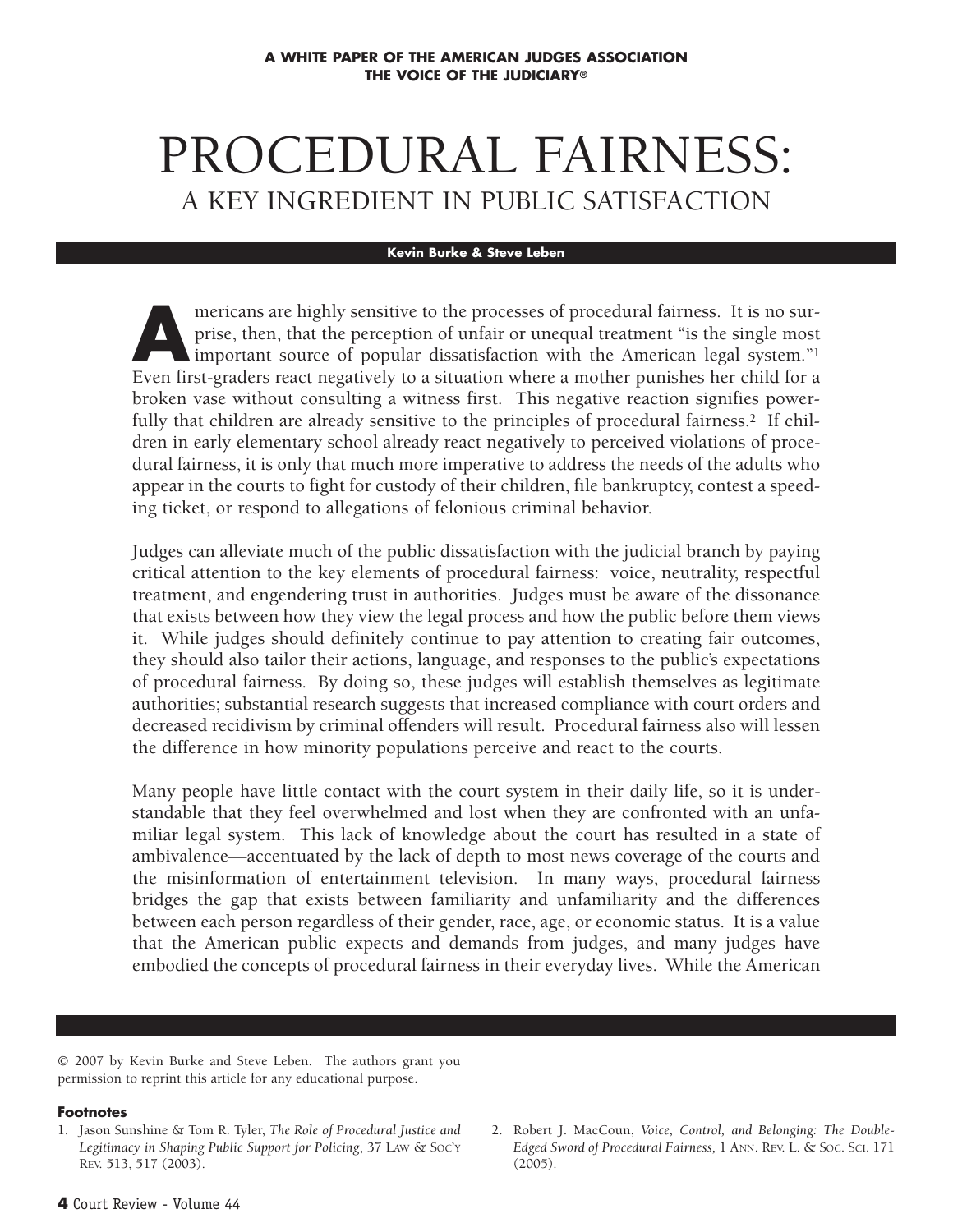Judges Association recognizes the achievements of these individuals and many courts already intent on promoting procedural fairness, the purpose of this white paper is to identify and advocate for more changes that will improve the daily work of the courts and its judges.

This paper addresses research on courts within the United States and makes recommendations for the judiciary there. In addition to our 2,500 member judges in the United States, however, the American Judges Association also has about 150 members in Canada. Although we make no recommendations regarding the courts in Canada, we believe that the baseline social-science research upon which this paper is based would also be applicable there, given the similarities between the legal systems of these two countries.

#### **PROCEDURAL FAIRNESS IS THE CRITICAL ELEMENT IN PUBLIC PERCEPTION AND SATISFACTION WITH THE COURT SYSTEM.**

**Most people care more about procedural fairness—the kind of treatment they receive in court—than they do about "distributive justice,"** *i.e.***, winning or losing the particular case.<sup>3</sup> This discovery has been called "coun** receive in court—than they do about "distributive justice," *i.e.*, winning or losling the particular case.<sup>3</sup> This discovery has been called "counterintuitive"<sup>4</sup> and even "wrong-headed,"5 but researcher after researcher has demonstrated that this phe-

- 3. TOM. R. TYLER ET AL., SOCIAL JUSTICE IN A DIVERSE SOCIETY (1997); Jonathan D. Casper et al., *Procedural Justice in Felony Cases*, 22 LAW & SOC'Y REV. 483 (1988); Jason Sunshine & Tom R. Tyler, *The Role of Procedural Justice and Legitimacy in Shaping Public Support for Policing*, 37 LAW & SOC'Y REV. 513 (2003).
- 4. M. Somjen Frazer, THE IMPACT OF THE COMMUNITY COURT MODEL

ON DEFENDANT PERCEPTIONS OF FAIRNESS: A CASE STUDY AT THE RED HOOK COMMUNITY JUSTICE CENTER*,* Center for Court Innovation 3 (2006), *available at* http://courtinnovation.org/\_uploads/ documents/ Procedural\_Fairness.pdf.

5. TOM R. TYLER, WHY PEOPLE OBEY THE LAW 22 (2006) [hereinafter WHY PEOPLE OBEY].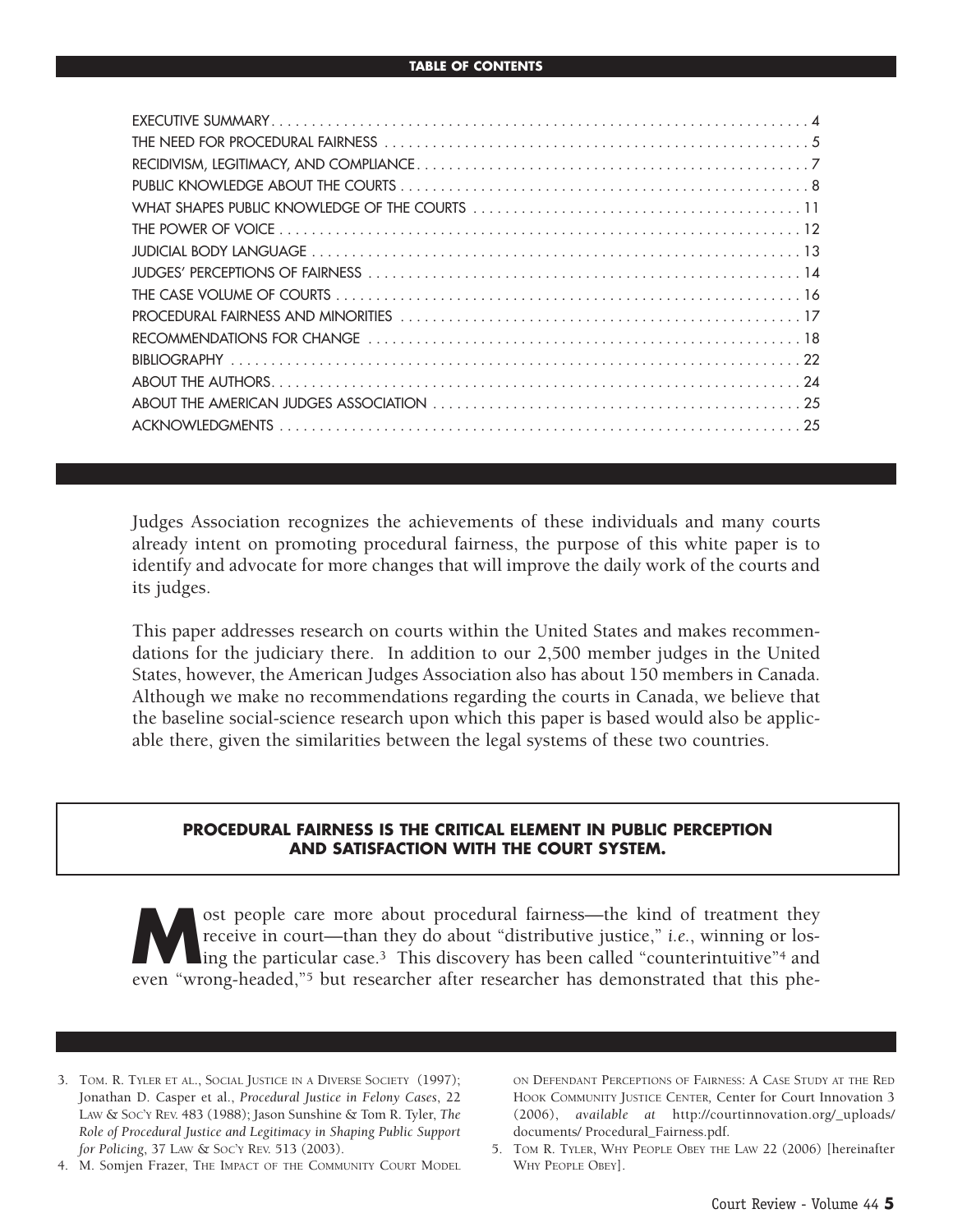nomenon exists.<sup>6</sup> Thus, procedural fairness is a critical part of understanding how the public interprets their experience with the court system and translates that experience into a subjective valuation of the court system as whole.

Citizens have high expectations for how they will be treated during their encounters with the judicial system. In particular, they focus on the principles of procedural fairness because "people view fair procedures as a mechanism through which to obtain equitable outcomes—which is the goal in cases of conflict of interest."7 People value fair procedures because they are perceived to "produce fair outcomes."8

Psychology professor Tom Tyler, a leading researcher in this area, suggests that there are four basic expectations<sup>9</sup> that encompass procedural fairness:

- **Voice**: the ability to participate in the case by expressing their viewpoint;
- **Neutrality**: consistently applied legal principles, unbiased decision makers, and a "transparency" about how decisions are made;
- **Respectful treatment**: individuals are treated with dignity and their rights are obviously protected;
- **Trustworthy authorities**: authorities are benevolent, caring, and sincerely trying to help the litigants—this trust is garnered by listening to individuals and by explaining or justifying decisions that address the litigants' needs.10

Procedural fairness matters to every litigant who appears before a judge, but "[w]hat is striking about procedural justice judgments is that they also shape the reactions of those who are on the losing side."<sup>11</sup> People are in fact more willing to accept a negative outcome in their case if they feel that the decision was arrived at through a fair method. Significantly, even a judge who scrupulously respects the rights of litigants may nonetheless be perceived as unfair if he or she does not meet these expectations for procedural fairness.

Of course, this does not mean that people are happy if they lose their case and fail to obtain the outcomes they desire. It does mean, however, that they are more willing to accept and abide by the decisions of judges when those decisions seem to have been made fairly. And their views of judges, the court system, and the law are more favorable following an experience in which their case is handled via a fair procedure.

6. E. ALLAN LIND & TOM R. TYLER, THE SOCIAL PSYCHOLOGY OF PROCEDURAL JUSTICE, (1988); JOHN THIBAUT & LAURENS WALKER, PROCEDURAL JUSTICE: A PSYCHOLOGICAL ANALYSIS (1975); Jerald Greenburg, *Determinants of Perceived Fairness of Performance Evaluations*, 71 J. APPL. PSYCHOL. 340 (1986); Jerald Greenberg, *Looking Fair Versus Being Fair: Managing Impressions of Organizational Justice*, 12 RESEARCH IN ORGANIZATIONAL BEHAVIOR 111 (Barry M. Staw & Larry L. Cummings eds. 1990); Jerald Greenberg & Robert Folger, *Procedural Justice, Participation, and the Fair Process Effect in Groups and Organizations*, in BASIC GROUP PROCESSES 235 (Paul B. Paulus ed. 1983); Larry Heuer et al., *The Generality of Procedural Justice Concerns: A Deservedness Model of Group Value and Self-interest Based Fairness Concerns*, 25 PERS. SOC. PSYCHOL. BULL. 1279 (1999); Tom R. Tyler, *Psychological Models of the Justice Motive: Antecedents of Distributive and Procedural Justice*, 67 J. PERS. SOC. PSYCHOL. 850 (1994); Tom R. Tyler, *The Relationship*

*of the Outcome and Procedural Fairness: How Does Knowing the Outcome Influence Judgments about the Procedure?, 9 Soc. JUSTICE* RES. 311 (1996); Kees Van den Bos et al., *Evaluating Outcomes by Means of the Fair Process Effect: Evidence for Different Processes in Fairness and Satisfaction Judgments*, 74 J. PERSONALITY & SOCIAL PSYCHOL. 1493 (1998); Kees Van den Bos et al., *Sometimes Unfair Procedures Have Nice Aspects: On the Psychology of the Fair Process Effect*, 77 J. PERSONALITY & SOCIAL PSYCHOL. 324 (1999).

- 7. TYLER ET AL., *supra* note 3, at 75.
- 8. MacCoun, *supra* note 2, at 12.
- 9. WHY PEOPLE OBEY, *supra* note 5*,* at 23.
- 10. *Id.* at 22-23. *See also* David B. Rottman, *Adhere to Procedural Fairness Principles Throughout the Justice System*, 6 CRIM. & PUB. POL'Y 835, 835 (2007).
- 11. WHY PEOPLE OBEY, *supra* note 5*,* at 23.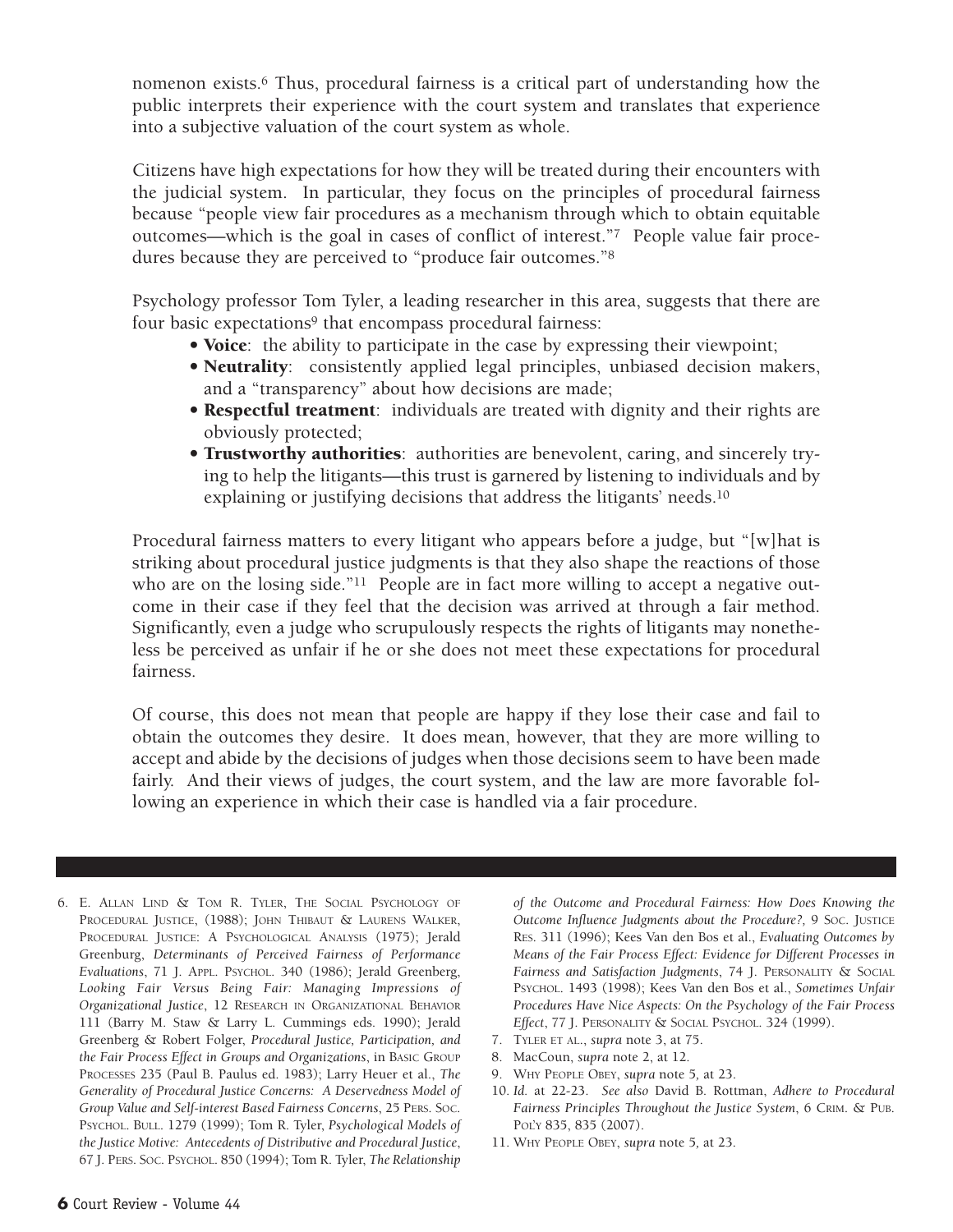**Procedural fairness reduces recidivism because fair procedures cultivate the impres-<br>sion that authorities are both legitimate and moral.<sup>12</sup> Further, "[o]nce the percep-<br>tion that legal authorities are legitimate has bee** sion that authorities are both legitimate and moral. <sup>12</sup> Further, "[o]nce the perception that legal authorities are legitimate has been shaped, compliance with the law is enhanced, even when it conflicts with one's immediate self-interest."13 Legitimacy is created by respectful treatment, and legitimacy affects compliance. This is not to say that judges are unable to sanction defendants, but "sanctions, when imposed in such a manner as to insult the dignity of persons, can also function to increase rather than reduce future offending."14 Judges are responsible for upholding the law and that requires punishing defendants when they have broken the law, but judges also have the further responsibility of protecting the rights and human dignity of the defendant whom they have sentenced.

Policies of procedural fairness can have widespread application and impact. For example, there is "at least moderate support" <sup>15</sup> for the assertion that batterers who are treated according to the precepts of procedural fairness are less likely to recidivate "even in the face of adverse outcomes,"16 such as arrest. However, "those who felt they were treated less fairly, were less satisfied with the court process, and were less likely to view the court as legitimate were more likely to have new criminal cases." <sup>17</sup> Batterers are even less likely to violate an order for protection if they feel that their cases were handled in a fair manner.18

There have been many innovative approaches to implementing procedural fairness policies in order to raise perceptions of legitimacy and in turn compliance rates. The Red Hook Community Justice Center in Brooklyn, New York, was established as an experiment in order to focus on these precise types of issues: "[Community courts] address concerns that courts have become revolving doors in which 'the process is the punishment'—all too many defendants leave court following a brief but unpleasant experience only to return on similar charges with no effort having been made to address either their underlying problems or the effects of their anti-social behavior on the community."19 Red Hook's goal as a community-court model was to focus both on procedural fairness and on helping litigants address the problems behind their criminal behavior with more drug treatment options, job placement, and educational programs. Red Hook's ability to provide individualized treatment to their defendants through different sentencing criteria and more one-on-one interaction with the judge has transformed the community. After two years in operation, "the public's fear of crime dropped and public confidence in local justice system agencies more than doubled, suggesting that the community court has had positive effects on neighborhood perceptions of the legitimacy of the court system."20

- 12. Tom R. Tyler, *Legitimacy and Legitimation,* 57 ANN. REV. PSYCHOL. 375 (2006).
- 13. Raymond Paternoster et al., *Do Fair Procedures Matter? The Effect of Procedural Justice on Spouse Assault*, 31 LAW & SOC'Y REV. 169 (1997); Tom R. Tyler et al., *Reintegrative Shaming, Procedural Justice, and Recidivism: The Engagement of Offenders' Psychological Mechanisms in the Canberra RISE Drinking-and-Driving Experiment,* 41 LAW & SOC'Y REV. 553 (2007).

14. Paternoster, *supra* note 13, at 169.

15. *Id.* at 192.

<sup>16.</sup> *Id.* at 163.

<sup>17.</sup> DEBORAH A. ECKBERG & MARCY R. PODKOPACZ, FAMILY COURT FAIRNESS STUDY (Fourth Jud. District Res. Division, Hennepin Co., MN.) 34-35 (2004), *available at* http://www .mncourts.gov/documents/4/Public/Research/Family\_Court\_Fairness\_Report\_Final.d oc.

<sup>18.</sup> *Id.* at 34-35.

<sup>19.</sup> FRAZER, *supra* note 4, at 5.

<sup>20.</sup> *Id.* at 8.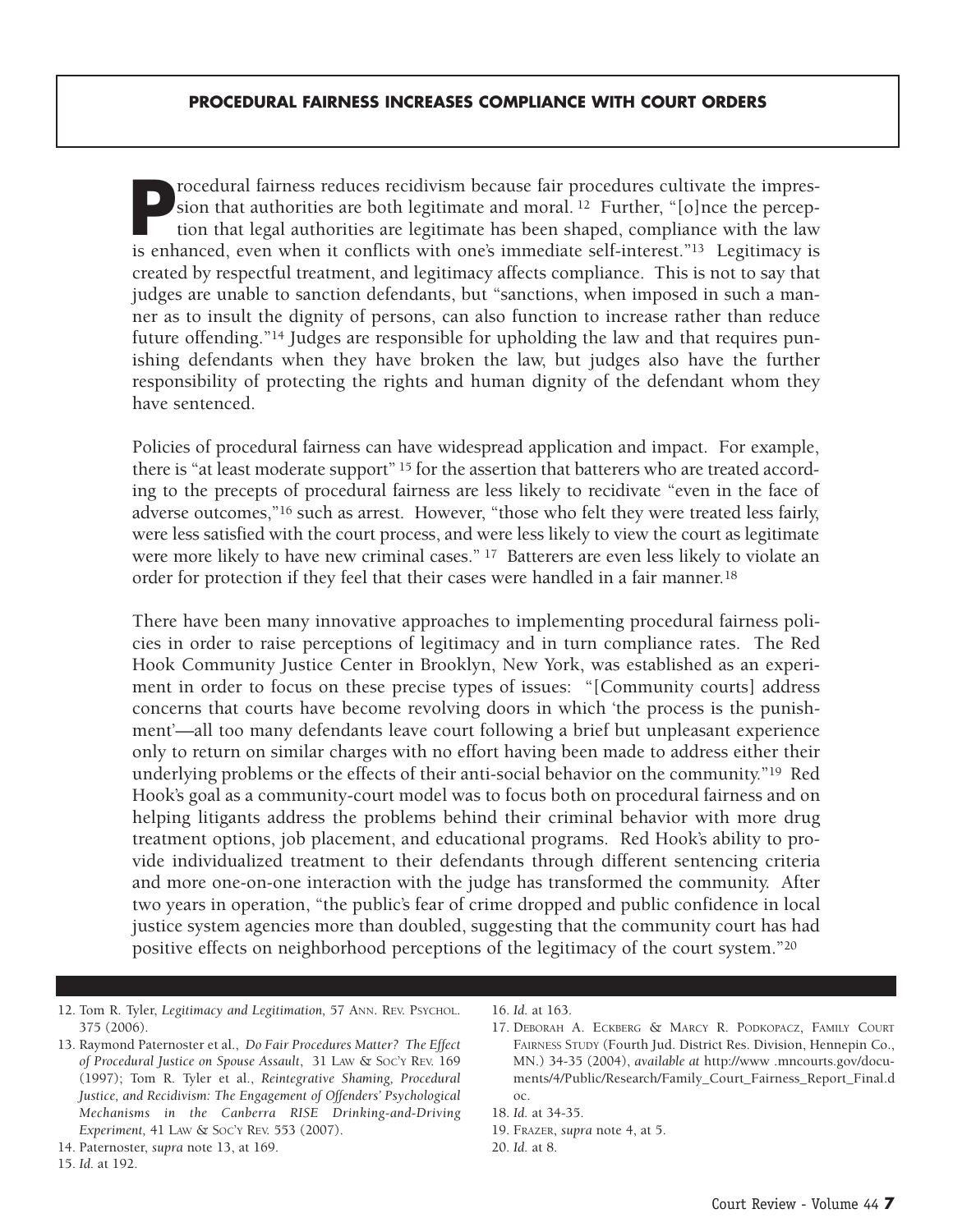#### **ALTHOUGH THE PUBLIC PERCEPTION OF THE COURTS IN RECENT YEARS HAS BEEN AMBIVALENT, THERE IS REASON TO BE OPTIMISTIC.**

The judicial branch does not escape the general dissatisfaction Americans have with the legislative and executive branches of government. Perceptions of the court system have been "more stable" than the other governmental he judicial branch does not escape the general dissatisfaction Americans have with the legislative and executive branches of government. Perceptions of the court system have been "more stable" than the other governmental branches since the 1970s pared with many other institutions.22

One of the major factors behind the general ambivalence is widespread misinformation about the judicial branch. The public has a tendency to see the judicial branch as intimately connected with other groups that help constitute the legal process, from the legislators who draft laws to the police who enforce them. The actions of these other institutions tend to "spill over onto defendant evaluations of their experience with courtroom personnel and their general sense of fair treatment."23 While it may not be feasible for judges to tackle widespread public education, it is especially important for judges to realize that "people's experience with any one part of the criminal justice system affects the views of all the others, any contact with the courts, including everything from official notifications to the condition of the courthouse itself, can affect public trust and confidence."24 Security guards and even janitors affect the public's experience in the courthouse, but judges uniquely shape public perceptions because of their position in the courts.

When California citizens were surveyed in 2005 about their perceptions of their state courts, 30% believed that the state courts were doing "excellent" or "very good" whereas 33% thought they were only "fair" or "poor."25 The dichotomous split of approval for the court system is not only in California. The State of Minnesota conducted a study with similar results in 2006.<sup>26</sup> In Brooklyn, New York, 57% of people reported a generally "positive" outlook towards the courts before the 2002 opening of the Red Hook Community Justice Center. <sup>27</sup> After two years in operation, the public's positive perception of the local court system in Red Hook increased to an impressive 78%.28

- 21. DAVID B. ROTTMAN, TRUST AND CONFIDENCE IN THE CALIFORNIA COURTS 10 (2005) [hereinafter ROTTMAN 2005], *available at* http://www.courtinfo.ca.gov/reference/documents/4\_37 pubtrust1.pdf.
- 22. FRAZER, *supra* note 4, at 1.
- 23. Casper et al., *supra* note 3, at 498.
- 24. PUBLIC AGENDA & DOBLE RESEARCH, TRUST AND CONFIDENCE IN THE CALIFORNIA COURTS, ADMINISTRATIVE OFFICE OF THE COURTS 10

(2006), *available at* http://www.courtinfo.ca.gov/reference/documents/ Calif\_Courts\_Book\_rev6.pdf.

- 25. ROTTMAN 2005, *supra* note 21, at 8.
- 26. Minnesota has conducted a similar study: DECISION RESOURCES, LTD., MINNESOTA STATE COURTS: 2006 SURVEY OF MINNESOTA RESIDENTS (2006).
- 27. FRAZER, *supra* note 4, at 5.
- 28. *Id.*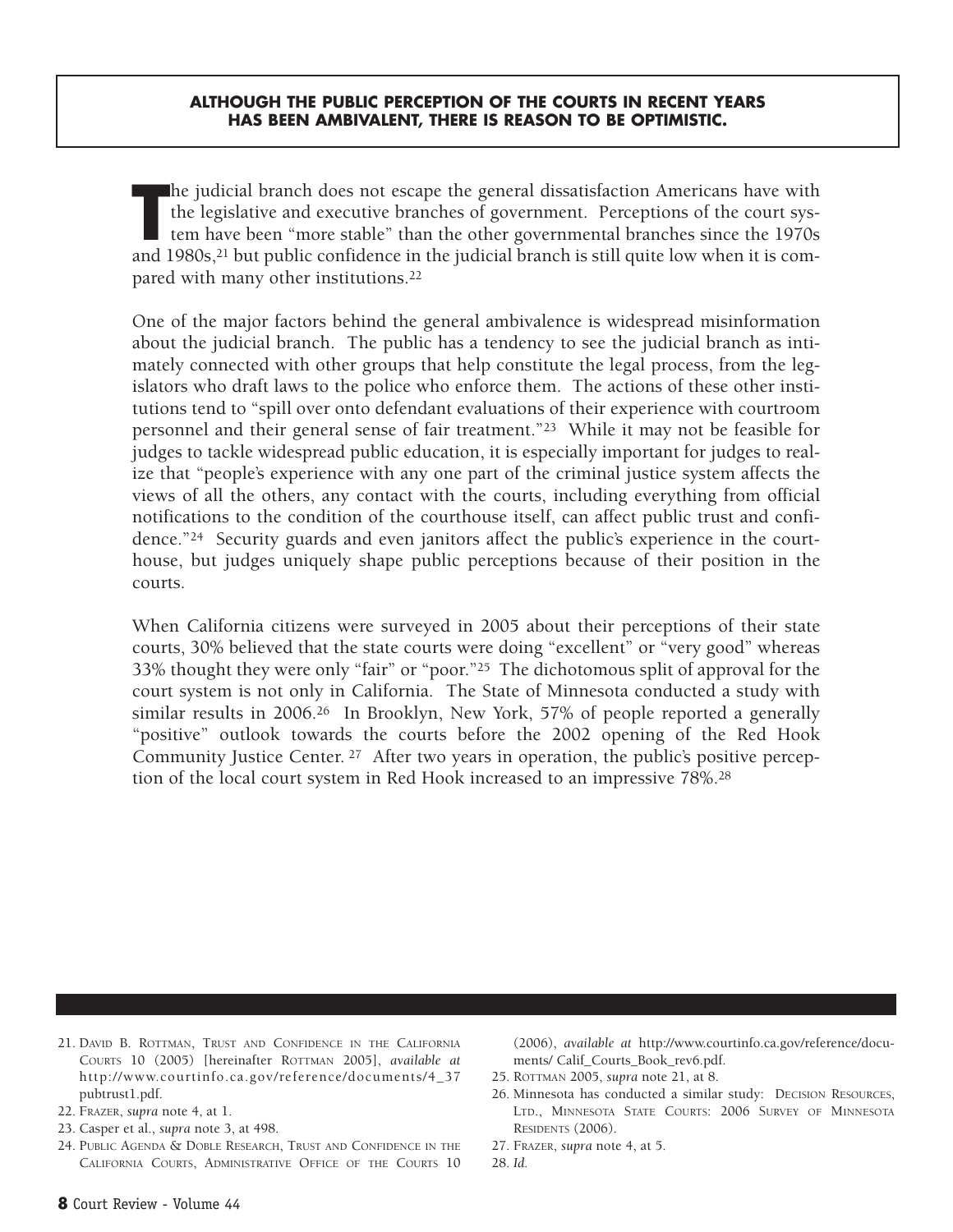**People can increase their approval of the courts by interacting directly with the court system as jurors, witnesses, victims, and litigants. A person who has served on a jury is more likely to give the court system a high** system as jurors, witnesses, victims, and litigants. A person who has served on a jury is more likely to give the court system a higher overall approval rating than someone who has not. <sup>29</sup> After jury duty ends, approximately 55% of jurors reported being "somewhat more" or "much more" confident in the court system.<sup>30</sup> But direct experience does not always lead to an increase in approval, especially in high-volume courts like family or traffic court.<sup>31</sup> Importantly, litigants in family or traffic court—areas large segments of the population experience personally—are significantly less likely to approve of the court system because of the perception that they are less procedurally fair<sup>32</sup>

Direct interaction with the courts is a way to gain knowledge about the courts, but most members of the public receive information about the courts indirectly through various media outlets. Approximately 69% of surveyed Californians said that they "often" or "sometimes" receive information about the courts from TV news programs and 59% gain knowledge about the courts from newspapers or magazines.<sup>33</sup> These forms of media are all legitimate avenues for understanding court decisions, but TV news programming rarely delves into the depth necessary to increase the public's understanding of the legal process and the courts' responsibilities. Media discussion of the role of the court vis-àvis the other branches of government is rare.

While TV news programming aims to provide information to its audience, entertainment television, such as *Law and Order* or *Judge Judy*, is strictly for leisurely amusement. Fortynine percent of people claim that they receive knowledge about courts from television shows whose goal is to entertain rather than enlighten. Many people will not interact directly with the court system, but almost all Americans have some access to television. People who get knowledge about the courts from entertainment television actually report that they feel less familiar with how the courts operate.34 Moreover, indirect exposure to the courts via the media often has a divisive effect. TV news programs provide legitimate access to the courts but no true depth to the coverage, while entertainment television provides lots of detail that is often inaccurate or misconstrued. The best way for Americans to glean knowledge about the court system is to interact directly with it, and the content of that interaction certainly can affect public opinion.

32. *Id*. at 17. 33. *Id.* at 11. 34. *Id.*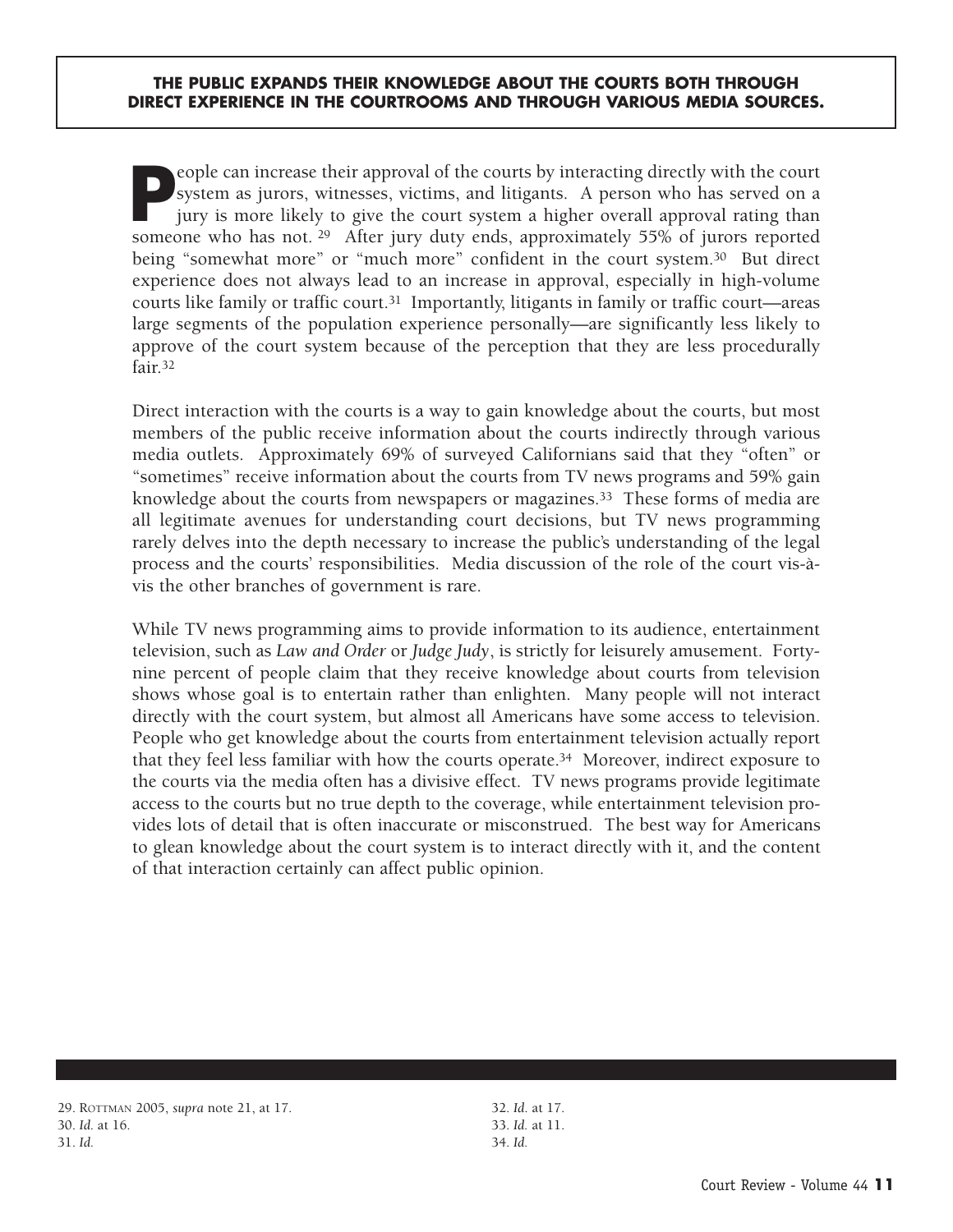**People have a powerful urge and need to express their thoughts, experiences, or even their questions. "[B]eing listened to is** *symbolically* **important, as it reveals that group authorities value the individuals' standing** their questions. "[B]eing listened to is *symbolically* important, as it reveals that group authorities value the individuals' standing in their social group."35 Litigants make a strong correlation between the ability to speak and a judge's respectful treatment of them as individuals; it demonstrates civic competence. After all, from a litigant's point of view, if the judge does not respect litigants enough to hear their side or answer their questions, how can the judge arrive at a fair decision? The belief that one can go to legal authorities with a problem and receive a respectful hearing in which one's concerns are taken seriously is central to most people's definition of their rights as citizens in a democracy. Although many people never actually go to court, believing that they could go to court if they needed to—and that, if they did, they would receive consideration—is a key antecedent of trust and confidence in the legal system.36

This need for people to speak is not primarily about whether or not they believe that their voice gives them more control of the situation.<sup>37</sup> Amazingly, even people who are told that their voice will have *no* impact on the decision will still perceive the situation as fairer if they get to speak. In Lind, Kanfer, and Earley's study on voice,<sup>38</sup> participants were asked to rate the perceived fairness of a work interaction where the experimenter doled out a demanding workload. The study used three scenarios with differing levels of voice by the participants. In one voice condition, the experimenter only gave out the schedule and did not allow the participants to provide any feedback. In the "predecision voice" condition, the experimenter handed out a tentative schedule and asked for the participants' opinions. After listening to them, he decreased the amount of work to more closely resemble their requests. In the "postdecision voice" condition, the experimenter gave out the work schedule and said that it would not be changed, but he asked for their opinions anyway. After listening to the participants, he restated his initial decision.

The researchers discovered that the predecision voice condition was perceived as the most fair. But even the postdecision voice was perceived as significantly fairer by the participants than the condition where no input was solicited at all even though they were explicitly told that what they said would have no impact on the decision.<sup>39</sup> Although these participants in an experiment rated the postdecision voice as fairer than having no voice at all, we as judges cannot consider it fairer in reality to solicit an opinion from someone who has *no* potential to affect the outcome. The researchers called the postdecision voice "patently unfair,"40 and we agree, of course, that litigants should not be granted an arbitrary voice in the courtroom merely to pacify this need to speak and participate. Judges should know, though, that voice has a positive influence on public per-

- 35. Larry Heuer, *What's Just about the Criminal Justice System? A Psychological Perspective*, 13 J. LAW & POL'Y 209, 211 (2005) (emphasis added).
- 36. Tyler et al., *supra* note 3.
- 37. MacCoun, *supra* note 2, at 23.
- 38. E.Allan Lind, Ruth Kanfer & Christopher P. Early, *Voice, Control and Procedural Justice*, 59 J. PERSONALITY & SOC. PSYCHOL. 952 (1990).
- 39. MacCoun, *supra* note 2, at 23-44.
- 40. *Id.* at 24 (quoting Lind, Kanfer, & Earley, *supra* note 38).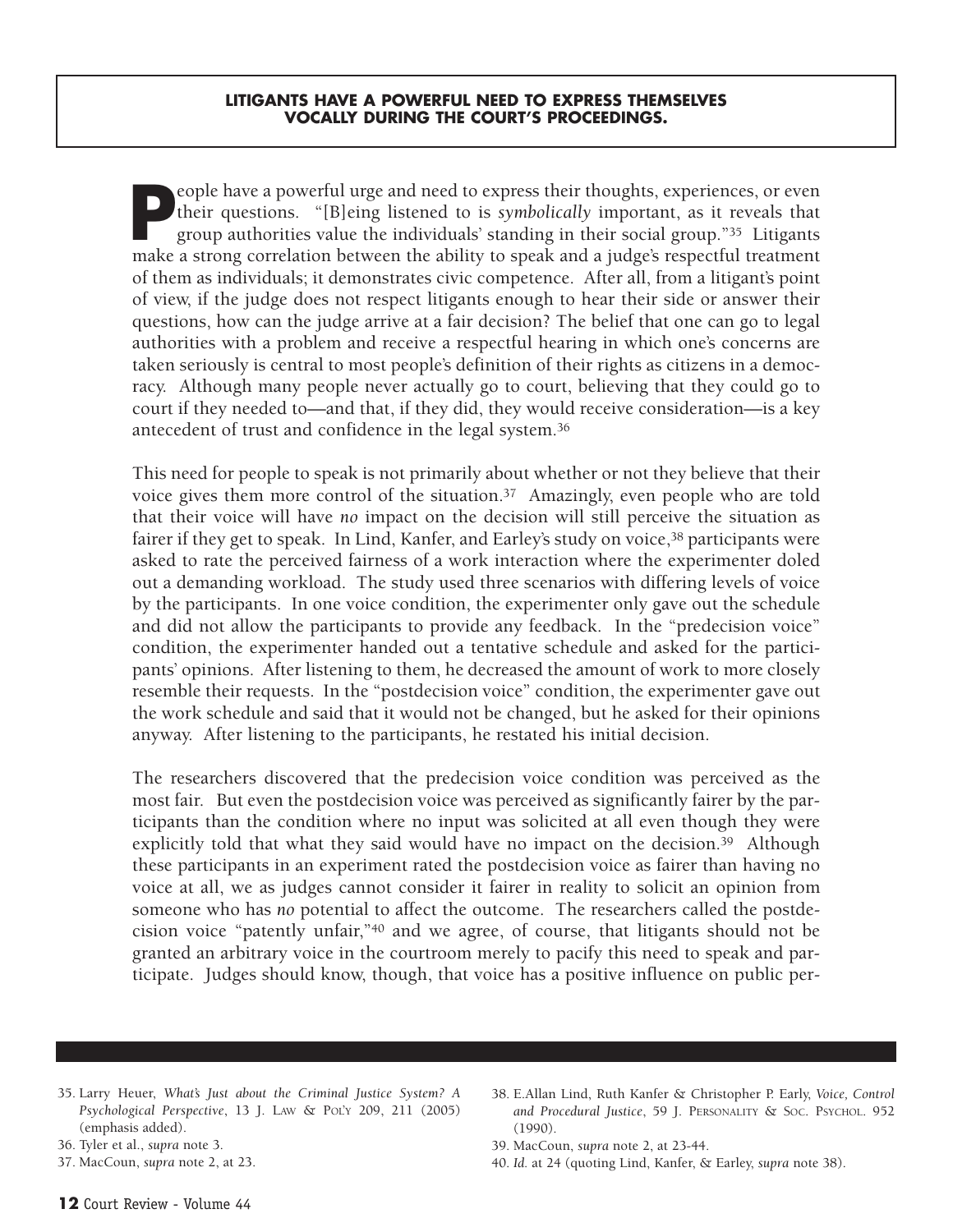ception of the courts as long as people believe that the judge sincerely considered what they said when making their decision.<sup>41</sup>

These studies demonstrate how much of an emphasis people place on the ability to speak about their experience or opinions. The strong desire to have a voice has a huge implication in how the public views the fairness of the courts, especially given that only 19% of the public surveyed in California would strongly agree that the courts currently allow people to express their views.42

## **BODY LANGUAGE INFLUENCES HOW LITIGANTS PERCEIVE THE JUDGE AND THE JUDGE'S DECISION.**

The old adage that actions speak louder than words holds a powerful amount of truth for attorneys, litigants, and judges alike. It's difficult to do controlled, double-blind studies in the courtroom to get specific measure he old adage that actions speak louder than words holds a powerful amount of truth for attorneys, litigants, and judges alike. It's difficult to do controlled, double-blind studies in the courtroom to get specific measurements of the effect there of nonvertant than verbal ones in ordinary communication.

In interpersonal communication generally, studies indicate that nonverbal behaviors account for 60% to 65% of the meaning conveyed.43 Significantly, when nonverbal cues conflict with what is actually being said in words, people are more likely to believe what is being conveyed to them nonverbally.<sup>44</sup> And nonverbal communication is the main means for expressing or experiencing emotion.45

In 2001, researcher Laurinda Porter conducted in-court observations of trial judges' nonverbal behavior in the Fourth Judicial District of Minnesota (Hennepin County). She followed up these observations with an attitude survey that explored how those judges felt about nonverbal communication.

Porter noted that "almost all the judges observed used nonverbal behaviors . . . that are considered to be ineffective and in need of improvement. About one-third of the judges used these ineffective behaviors frequently."46 Some of these behaviors on the bench included the more obvious concerns such as a failure to make eye contact, focusing on a cup of coffee, and the use of a sarcastic, neutral, or exasperated tone of voice. She also noted actual displays of negative emotions, such as anger or disgust, sighing audibly, kicking feet up on the table, and "using self-oriented gestures such as rubbing, scratching, picking, licking, or biting parts of the body (to excess)."47

41. Tom R. Tyler, *Conditions Leading to Value Expressive Effects in Judgments of Procedural Justice: A Test of Four Models*, 52 J. PERSONALITY & SOC. PSYCHOL. 333 (1987).

43. LAURA K. GUERRERO & KORY FLOYD, NONVERBAL COMMUNICATION IN CLOSE RELATIONSHIPS 2-3 (2005).

#### 45. *Id*. at 3.

<sup>42.</sup> ROTTMAN 2005, *supra* note 21, at 26.

<sup>46.</sup> LAURINDA L. PORTER, NONVERBAL COMMUNICATION IN COURTROOMS AT THE HENNEPIN COUNTY GOVERNMENT CENTER: A REPORT ON OBSERVATIONS OF FOURTH JUDICIAL DISTRICT JUDGES IN MARCH AND APRIL 2001 4 (Hennepin Co., MN., June 2001). 47. *Id.*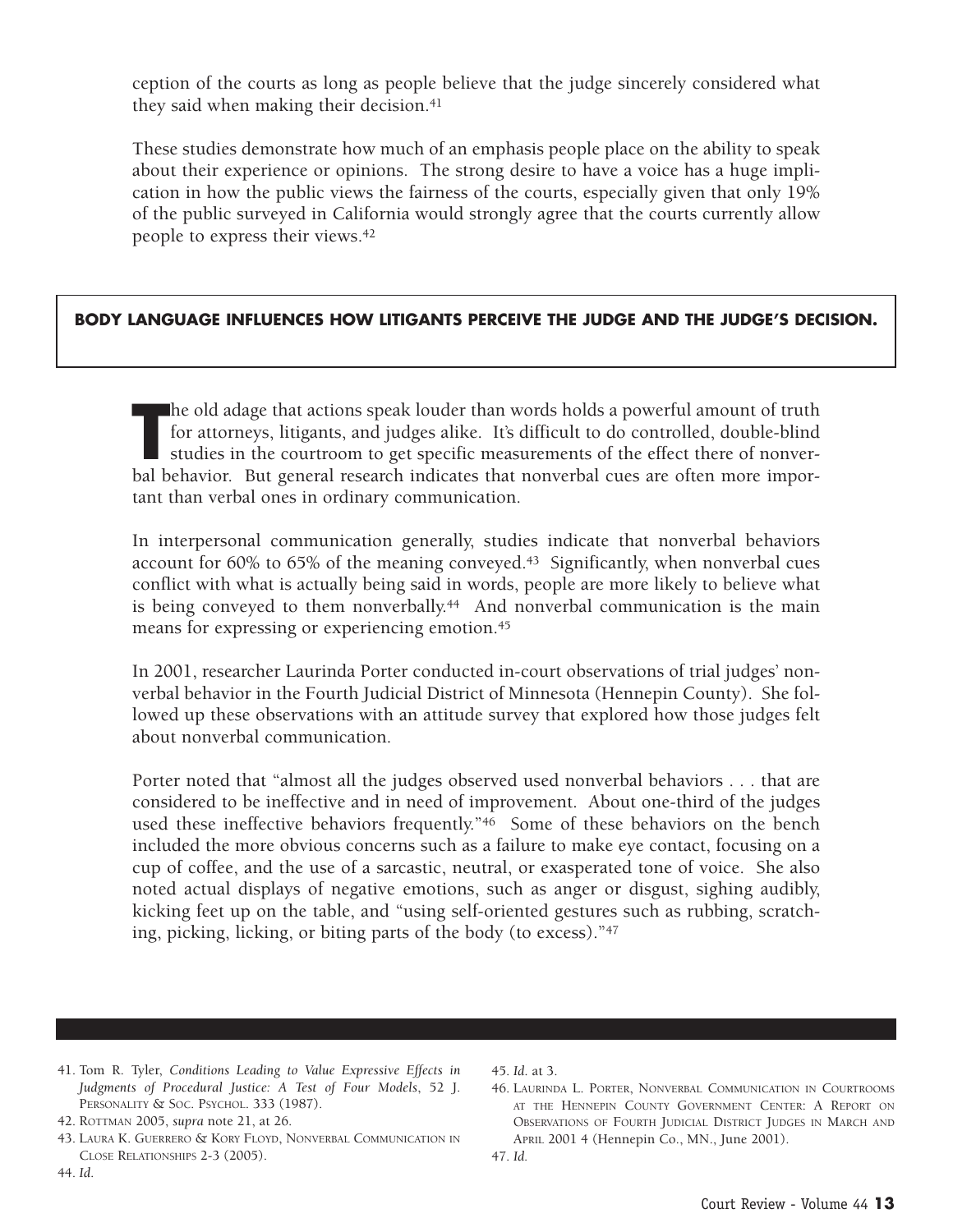Despite needing some improvement at effective nonverbal communication, 89% of the surveyed judges in Hennepin County said that they believed their behavior in the courtroom affected the litigants' satisfaction with the outcome of their case.<sup>48</sup> As Porter notes, "If judges do care about showing care and concern and understand that their behavior has something to do with the parties' satisfaction, then it follows logically that judges will want to do something about their nonverbal communication to assure that the message they want to send is in fact the message that is received."49

Examples of nonverbal communication include facial expressions, the speed of speech, the pitch and volume of the voice, the use of gap-fillers like "uh" and "umm," gestures, posture and body position, attire, eye contact, and the distance between speaker and listener. Nonverbal communication cues may differ from culture to culture; some might be offended by too much eye contact, while others would find the presentation more engaging.50

Porter's study of judges in Hennepin County, combined with general research on the importance of nonverbal communication, suggests that this is an area of great potential for improvement by judges. Even without court-specific data, the available research and common sense both tell us that many litigants are affected by the nonverbal behavior of judges. Porter's in-court observations showed judges how their specific behaviors in court might affect litigants, including by detracting from the messages the judges were trying to convey of concern for the litigants, fairness and impartiality, and competence.

Educators, psychologists, speech and communication researchers, and others have done significant work to make suggestions of ways to improve nonverbal communication skills.51 Most trial judges could benefit from objective feedback about the nonverbal cues they are giving in the courtroom, along with specific suggestions for improvement.

#### **UNLIKE THE PUBLIC, JUDGES FOCUS ON THE FAIRNESS OF CASE OUTCOMES INSTEAD OF THE PROCESS.**

hile the public emphasizes fair procedures, judges and attorneys focus on fair outcomes, often at the expense of attention to meeting the criteria of procedural fairness that are so important to the public's perception of outcomes, often at the expense of attention to meeting the criteria of procedural fairness that are so important to the public's perception of the court. Perhaps because of this different focus, in California, "on average, attorneys tend . . . to view procedures in the California courts as fairer than do members of the public: an average of 3.0 for attorneys compared to 2.85 for the public."52 Attorneys may perceive procedures to be fairer because that is not as much of a critical point of attention for them,53

- 50. *See* ROGER E. AXTELL, GESTURES: THE DO'S AND TABOOS OF BODY LANGUAGE AROUND THE WORLD (1998).
- 51. *See generally* JULIA T. WOOD, COMMUNICATION MOSAICS: AN INTRODUCTION TO THE FIELD OF COMMUNICATION Chap. 5 (2006).

For a list of techniques for improving nonverbal communication skills tailored to the workplace, see MARY ELLEN GUFFEY, BUSINESS COMMUNICATION: PROCESS & PRODUCT 90 (5th ed. 2006).

- 52. ROTTMAN 2005, *supra* note 21, at 25.
- 53. Rottman, *supra* note 10, at 840.

<sup>48.</sup> *Id.,* app. at 5.

<sup>49.</sup> *Id.* at 6.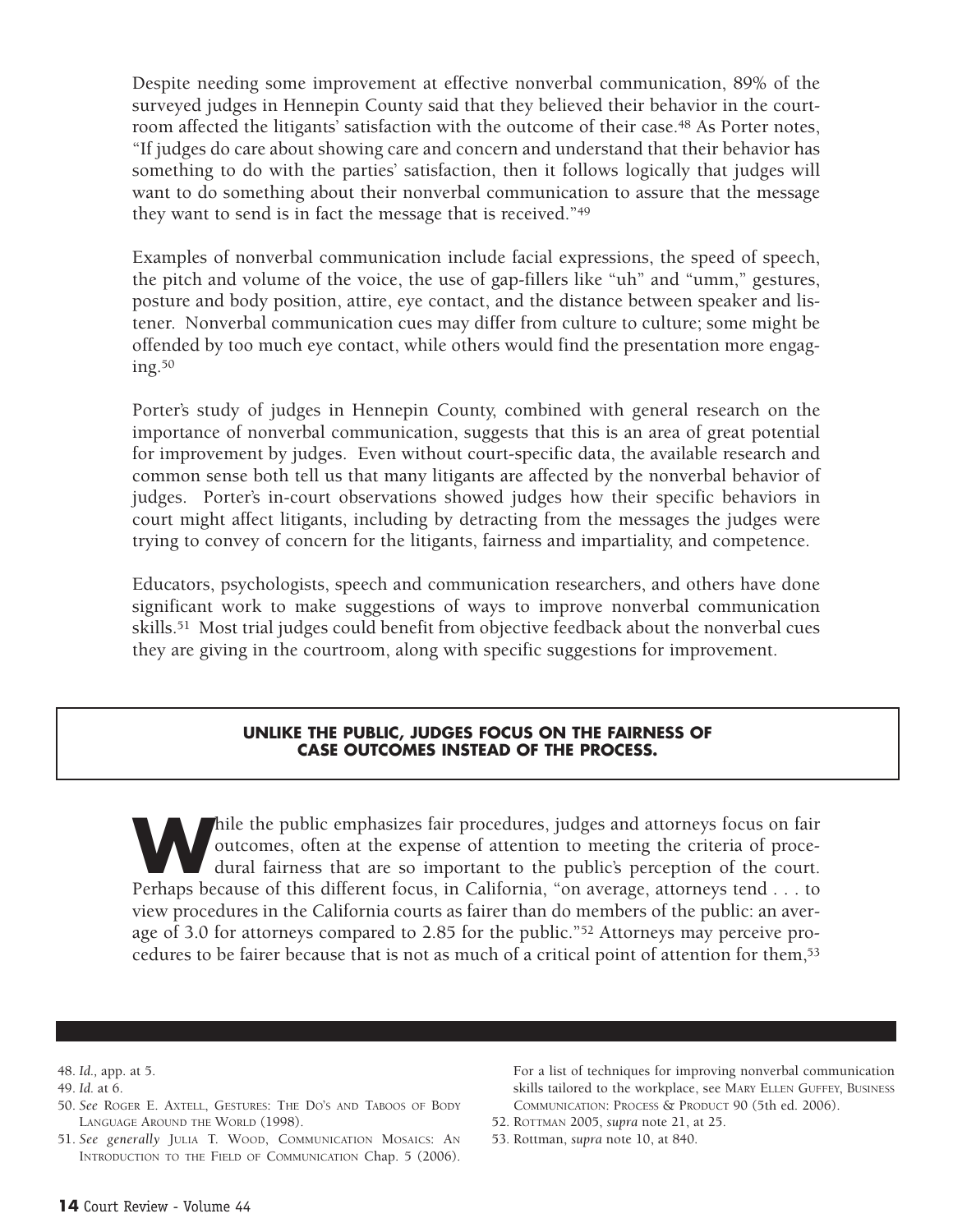or also because they are more familiar with the court's typical procedures and thus do not feel as lost during the process.54

An interesting study provides some insight. A number of federal appellate judges reviewed police-citizen encounters raising Fourth Amendment issues. Half the judges read about a search that was conducted fairly, with polite police who identified themselves from the outset and who listened to the citizen's side of the story; the other half read about a search that was conducted without much procedural fairness, with rude and hostile officers who didn't initially identify themselves and who never gave the citizen a chance to explain the situation. While judges recognized differences in the police behavior, those differences made no difference in the way the judges decided the cases under the Fourth Amendment.55 Judges are trained to focus on the relevant legal issues and to provide fair outcomes. In the public's eye, however, disrespect and blatant bias are certain ways to create dissatisfaction and to be perceived as procedurally unfair. This dissonance between the expectations of judges and the public suggests "that the meaning of fairness among judges is considerably different . . . [and] outcome concerns had a greater influence among judges than the procedural criteria of trust, neutrality, and standing" that constitute the public's conception of procedural fairness.<sup>56</sup>

This difference may be more than just a little problematic since perceptions of procedural fairness have a substantial impact on both satisfaction *and* compliance for the public. However, this is not a difference that affects only judges and litigants; this is perhaps the inherent dissonance that exists between all decision makers and decision recipients. Social psychology professor Larry Heuer found generally in an experiment involving college students, who were tasked randomly either to be the decision maker or the decision recipient, that "decision recipients [were] oriented primarily to procedural information, while decision makers [were] oriented primarily to societal benefits,"<sup>57</sup> which are generally the outcomes. Decision makers, or judges, who are aware of these differences can better cater their remarks to the needs and expectations of litigants and the public so as to ensure better satisfaction and compliance.

The mediation process is one attempt to bridge this expectation divide by meeting the needs of both groups.58 Judges, who were focusing upon achieving legal solutions, historically have employed a variety of types of procedures to meet those ends, including settlement conferences. But litigants were often excluded from key moments during such conferences. When lawyers emerged from a back room and announced to their clients that they had achieved a good outcome, the lawyers were surprised to find that their clients were often angry instead of pleased. From a traditional point of view, lawyers and judges were confused. They had come upon a legally appropriate outcome and thought that they had done their job. But the parties had no voice and could not see that the procedures were neutral because there was no transparency in the process. They did not see any evidence that their concerns were being taken seriously because they had minimal

58. Tom R. Tyler, *The Quality of Dispute Resolution Procedures and Outcomes: Measurement Problems and Possibilities,* 66 DEN. U. L. REV. 419 (1989).

<sup>54.</sup> ROTTMAN 2005, *supra* note 21, at 11, 18. 55. Heuer, *supra* note 35, at 217. 56. *Id.* 57. *Id.* at 218.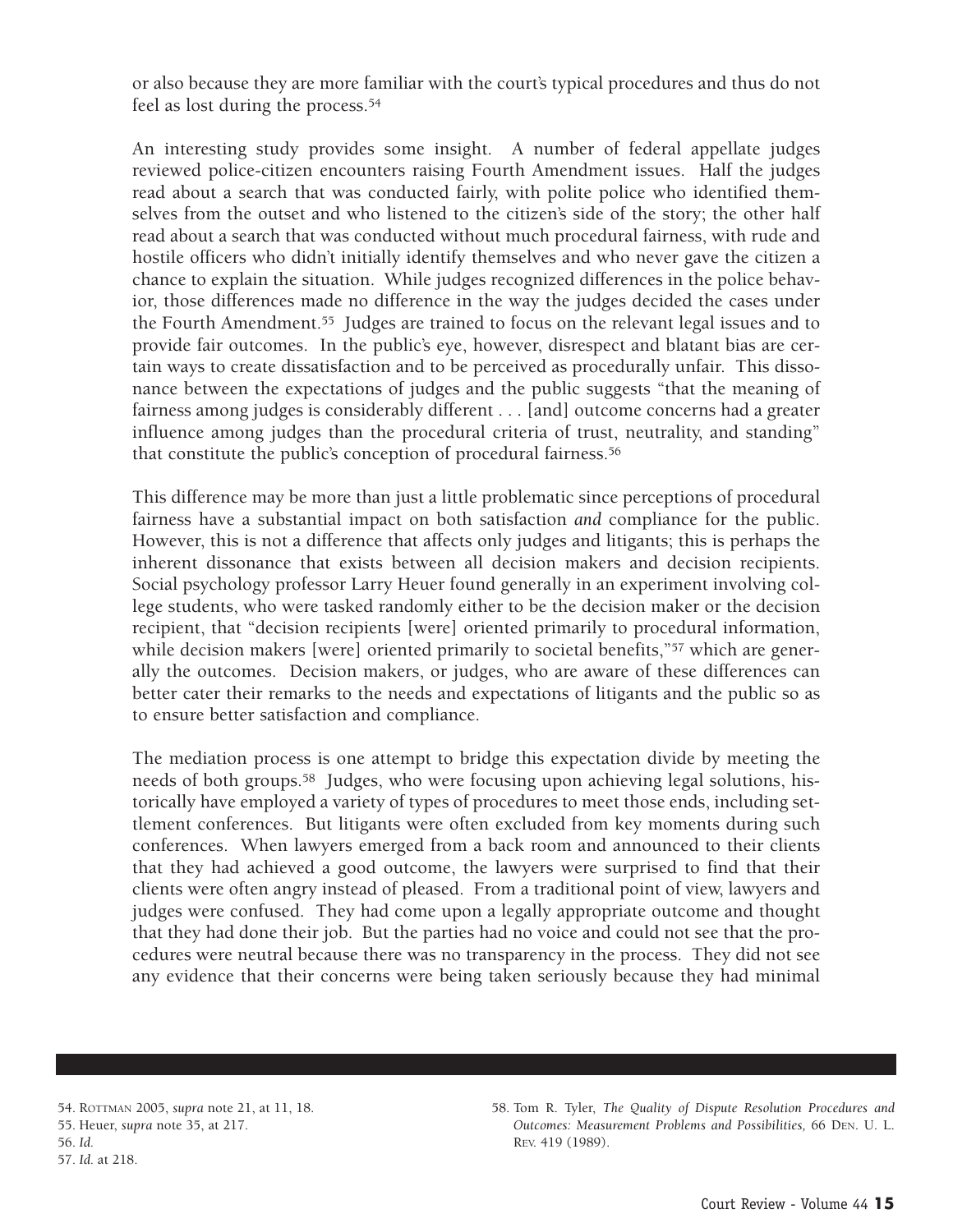contact with the judge. As a result, public dissatisfaction could be high, and the parties might not abide by the agreement.

Mediation, or court-annexed arbitration, was initiated to give people a forum that was more consistent with what they were expecting out of their involvement with the court. Mediation leads to greater satisfaction and compliance with the agreements. People are directly involved in a mediation session; they get to have a voice and see evidence that the authority figure is listening to and addressing their concerns.

#### **CASE VOLUME OF COURTS IS A MANAGEMENT CHALLENGE FOR JUDGES, NOT AN EXCUSE FOR DEEMPHASIZING PROCEDURAL FAIRNESS.**

All judges face real-world pressures. For many judges, volume creates pressure to move cases in assembly-line fashion—a method that obviously lacks in opportunities for the people involved in that proceeding to feel that t move cases in assembly-line fashion—a method that obviously lacks in opportunities for the people involved in that proceeding to feel that they were listened to and treated with respect.

The vast majority of cases do not go to trial. Judges cannot rely then on the safeguards attendant to trial to provide litigants and others with a feeling of respect, voice, and inclusion. Their impressions of judges and our justice system—for better or worse—largely will be formed by their participation in mass-docket arraignments, probation revocations, calendar calls, and other settings, not trials.

Due process is a legal term, and judges are trained to provide due process. Litigants, jurors, witnesses, and courtroom observers are not trained in due process, but they do form opinions of us based on their observations. Even if minimum standards of procedural due process are met at all times, damage may be done to the court system in massdocket proceedings that leave large segments of the public feeling that the courts were not fair. This may be reflected in the results of a California survey that found significantly greater dissatisfaction with the courts by respondents who had court experience in traffic or family-law cases, which often are handled in high-volume dockets.59

Everyone who comes through the court system has a right to be treated with respect 100% of the time, a right to be listened to during the process, and a right to have key rulings in the proceeding explained in terms that they can understand. Sufficient judicial officers need to be provided so that every docket in the courthouse can be handled in a manner that respects these rights, and in turn enhances public respect for the judicial system and its judges.

<sup>59.</sup> ROTTMAN 2005, *supra* note 21, at 16.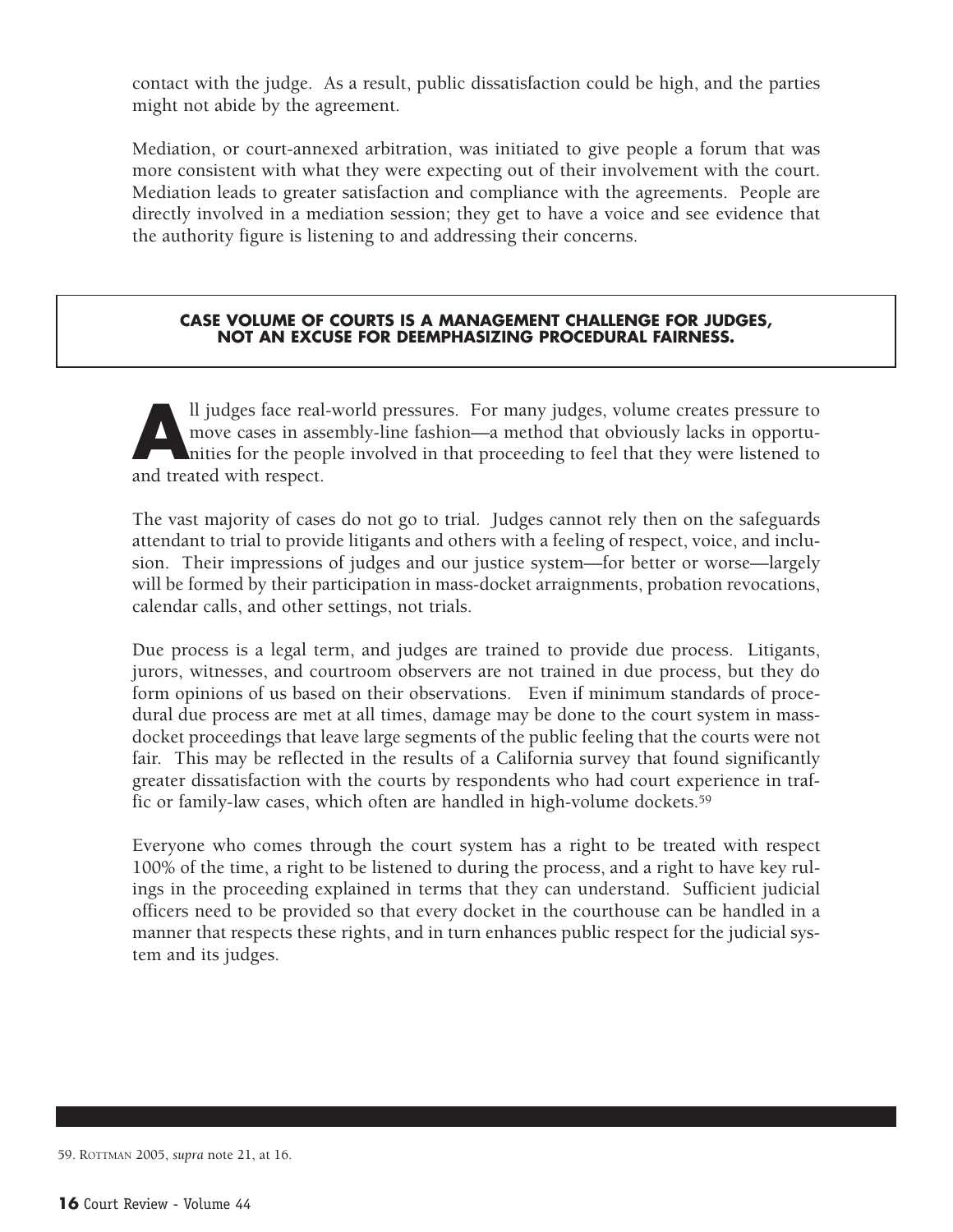#### **PERCEPTIONS OF PROCEDURAL FAIRNESS DIFFER DRAMATICALLY AMONG MINORITY AND MAJORITY POPULATIONS.**

wide division exists among different minority populations in the frequency with<br>which people express approval of the court system. Asian populations generally<br>hold significantly higher approval ratings for the judicial bra which people express approval of the court system. Asian populations generally hold significantly higher approval ratings for the judicial branch than do Hispanics, African-Americans, or even Caucasians.<sup>60</sup> However, when asked about the probability of fair outcomes in court, all of these major ethnic groups "… perceive 'worse results' in outcomes for African-Americans, low-income people, and non-English speakers."61 It is troubling that a wide consensus believes these groups consistently receive less fair outcomes.

As a group, African-Americans feel that they receive less fair outcomes in their cases. When compared to Hispanics and Caucasians, 70% of African Americans believe that they are treated "somewhat" or "far" worse. African-Americans are also two times more likely to believe that a court's outcome will "seldom" or "never" be fair as they would believe that the outcome will "always" or "usually" be fair.62 Further, African-American defendants who enter the courtroom "report worse treatment, more negative outcomes, lower perceptions of the quality of the court's decision-making process, and less trust in the motives of court actors. After the case is decided, these negative perceptions translate into less satisfaction with the court overall and less acceptance of the court's decision, all of which in turn lower compliance"<sup>63</sup> It's little wonder that these attitudes negatively impact recidivism. And these perceptions may well be reality-based: though true apple-to-apple case comparisons are difficult to make, African-Americans are 4.8 times more likely to be incarcerated and are generally given much harsher sentences than white defendants.64

While people with different ethnic and racial backgrounds differ in the degree to which they have trust and confidence in the legal system, people are concerned about fair procedures irrespective of their ethnicity and economic status and are willing to defer to a court's judgment if procedural fairness exists.65 Procedural fairness is the primary factor that shapes perceptions of the judicial system.66 However, since African-Americans perceive less fairness, it is critical to focus on what alleviates or aggravates that difference. Interestingly, "[d]efendants at Red Hook were not only more generally satisfied than those at the traditional court, but there was less variation by race and socioeconomic status."67 The Red Hook Community Court in Brooklyn seems to have eliminated the distinctions between perceived levels of fairness among economic *and* ethnic divisions. This is of paramount importance because of the demonstrated and pervasive level of distrust of the judicial system among African-Americans; "[i]f community courts neutralize this effect, they make an important contribution to improving the legitimacy of the court in the eyes of a population disproportionately affected by the criminal justice system." 68

*Procedures Bridge Competing Public Interests and Values?*, 28 LAW & SOC'Y REV. 701 (1994); Tom R. Tyler, *Multiculturalism and the Willingness of Citizens to Defer to Law and Legal Authorities,* 25 LAW & SOC. INQUIRY 983 (2000); Tom R. Tyler, *Public Trust and Confidence in Legal Authorities: What Do Majority and Minority Group Members Want from Law and Legal Authorities?*, 19 BEHAV. SCI. & LAW 215 (2001).

<sup>60.</sup> ROTTMAN 2005, *supra* note 21, at 8.

<sup>61.</sup> *Id.* at 30.

<sup>62.</sup> FRAZER, *supra* note 4, at 4.

<sup>63.</sup> *Id.*

<sup>64.</sup> *Id.* 

<sup>65.</sup> Tom R. Tyler, *What Do They Expect? New Findings Confirm the Precepts of Procedural Fairness*, CALIF. CTS. REV., Winter 2006, at 23.

<sup>66.</sup> Tom R. Tyler, *Governing Amid Diversity: Can Fair Decision-Making*

<sup>67.</sup> FRAZER, *supra* note 4, at IV.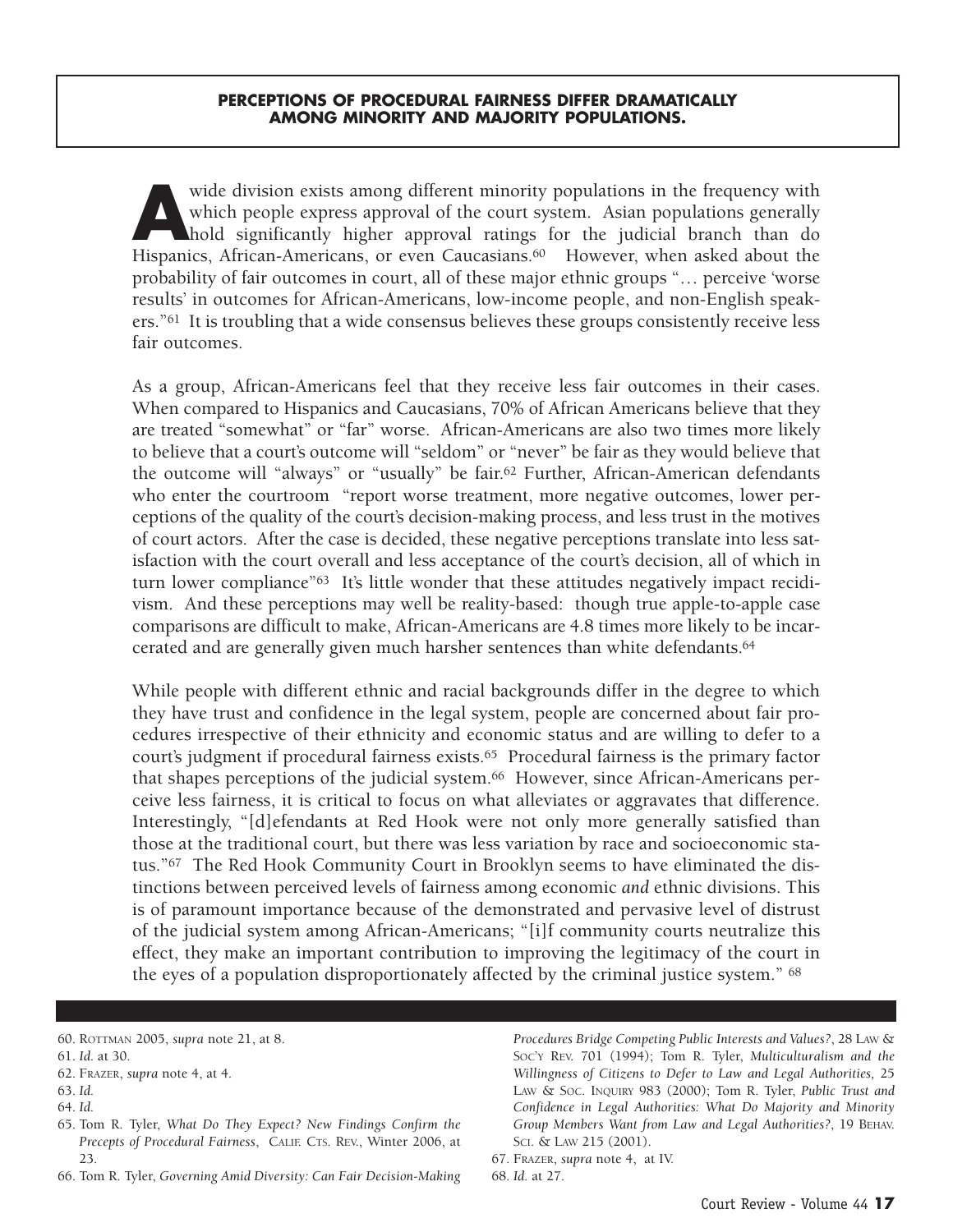## **WHAT CAN AN INDIVIDUAL JUDGE DO?**

- 1. As a matter of practice, explain in understandable language what is about to go on to litigants, witnesses, and jurors. The more they know what to expect, the more likely they will be able to comprehend. Judges need to accept that it is their ultimate responsibility to ensure people understand their processes and orders.
- 2. Learn how to listen better. Listening is not the absence of talking. There are some excellent books about improving listening. The first step is good self-analysis. Each of us has different strengths and weaknesses. All of the literature concludes that you can become a better listener. The local academic community might be a good repository of advice.
- 3. While it is understandable to believe that a lawyer will explain judicial orders, not every litigant has a lawyer who will ensure an order is understood. It's your order. You have a responsibility to explain it in understandable terms.
- 4. Put something on the bench as a mental reminder that patience is a virtue not always easily practiced.
- 5. At the start of a docket, explain the ground rules for what will happen. For example, explain why certain cases will be heard first or why what litigants or defendants can say is limited in time or scope.
- 6. Share and discuss this paper with the courtroom staff. They can play a critical role in giving a judge feedback, reminders, and support.
- 7. Arrange to have yourself videotaped, particularly when you preside in heavy calendars. Ideally, review the tape with a professional or colleagues who will aid your analysis, but even if no one sees it except you (and perhaps a partner or spouse), you can still learn a lot about how you are perceived by the people before you.
- 8. Enlist the local academic community. Professors who specialize in communication and nonverbal behavior can offer great insight.
- 9. Thank people for their patience.

## **WHAT CAN YOUR COURT DO?**

- 1. Adopt the National Center for State Courts' *CourTools*, a set of ten trial-court-performance measures that offer perspective on court operations. If all ten are more than is feasible, start with number one: Access and Fairness.
- 2. Examine how your court deals with the three most troubling areas courts have in affording a high degree of procedural fairness: self-represented people, family law, and traffic offenses.
	- a. There is increasing understanding that a good trial judge must change not only the processes that lead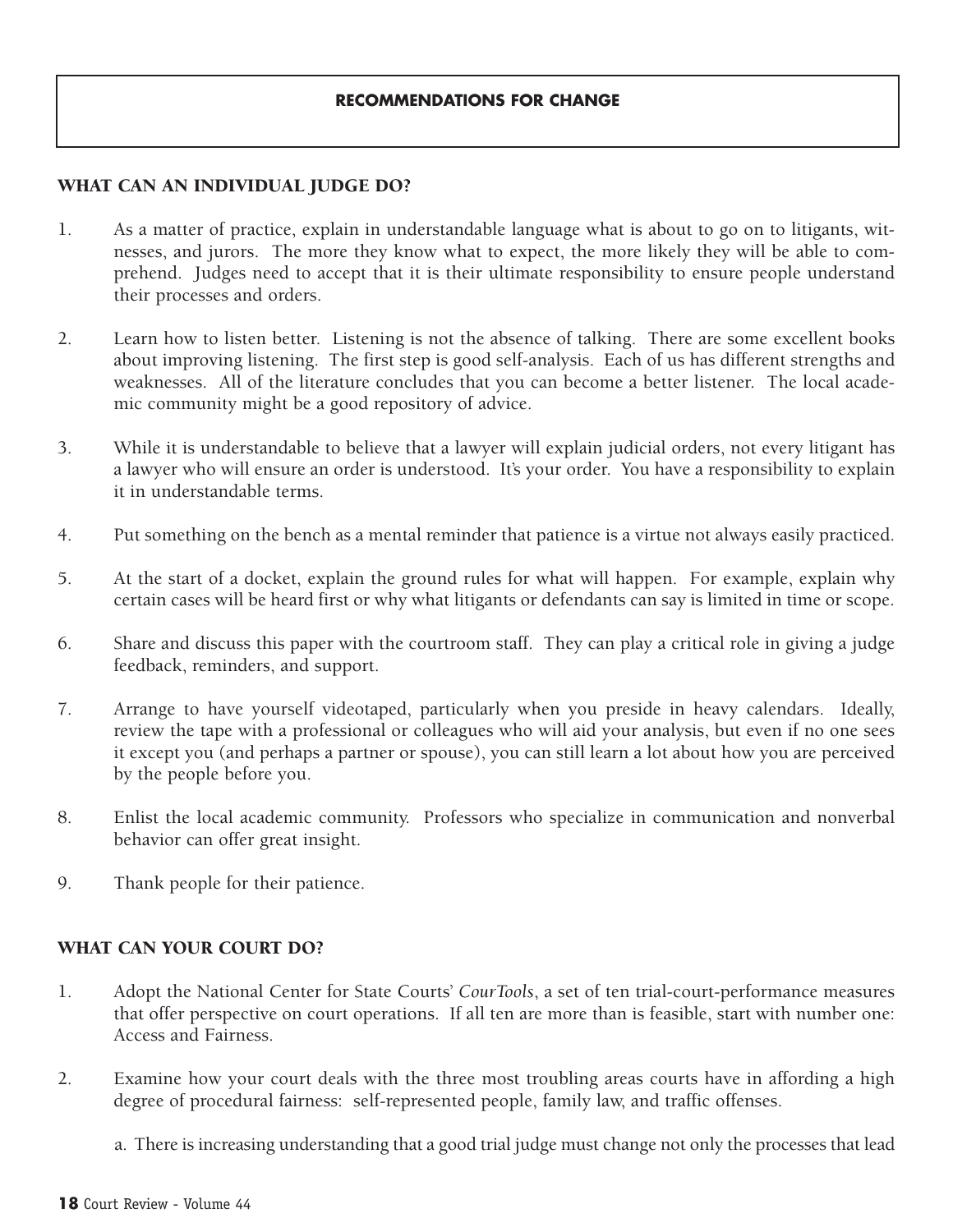up to the courtroom, but also the way the courtroom itself is conducted. Judicial officers and those who work with them are beginning to think of ways to manage the courtroom so that neutrality is enhanced by making the systems work for all, regardless of whether they have a lawyer. People who appear pro se are more likely to be poor, a minority, and overwhelmed by the legal process.

- b. Some fear that changing court procedures to be friendly to the self-represented undercuts judicial neutrality. The American Judges Association is a member of the Self-Represented Litigant Network, which has resources.
- c. Courtroom procedures as a whole must be designed to support the type of relaxed neutral communications between judges and self-represented litigants that is optimal for obtaining the facts necessary on which to base high-quality decision making.
- 3. Use the research cited in this paper to demand adequate numbers of judicial officers to be able to handle high-volume dockets in ways that *both* move the cases toward a timely disposition *and* allow those coming through the court to feel that they have been respected and listened to.
- 4. Consider how procedures may affect perceptions of fairness. For example, providing a small-claims litigant a written explanation, even consisting of a few sentences, may be preferable to using a checkthe-box form judgment. Or it may be that providing an oral decision from the bench will be seen as fairer than a cursory decision that arrives in the mail.

## **WHAT CAN COURT ADMINISTRATORS DO?**

- 1. Share this paper with court employees. Engage them in a discussion of the importance of fairness in our courts. As important as the judge may be in the process, the judge is just one piece of the puzzle when it comes to the public's interaction with the court system. Conduct courtwide training so that all employees understand the important role they play in providing procedural fairness. How litigants are treated by court employees from the moment they enter the courthouse door—or the moment they encounter security personnel at a metal detector—sets the tone.
- 2. Make it a major project for 2008 to analyze the tone of public interaction that is set in your courthouse. Does it convey respect and care for the people who, often in stress, come there? Could it be improved? Many courthouses have child-care facilities, adequate handicapped-accessible areas (now required by the ADA), and domestic-violence waiting rooms. Are there improvements that should be made at your courthouse? Involve all stakeholders (judges, staff, attorneys, litigants, and the general public) in this process.
- 3. Treat employees fairly. If court employees do not feel that they are fairly treated in their jobs by court leaders, it is unlikely that they will treat the public any better. The National Center for State Courts' *CourTools* has a specific measurement tool for employee satisfaction. Court administrators need to strive to create a courthouse work environment that doesn't breed cynicism.
- 4. Work to provide sufficient support staff so that judges are not distracted by activities that may interfere with their perceived attention to the presentation of cases in the courtroom. For example, if a judge is fiddling with tape recorders and making constant notes of tape counter numbers, that judge is not going to be looking at the litigants and attorneys and is not going to be perceived as having paid careful attention to the parties' dispute. There are many roles that judges take on in understaffed courts and courtrooms. Those roles should be carefully monitored for possible interference with the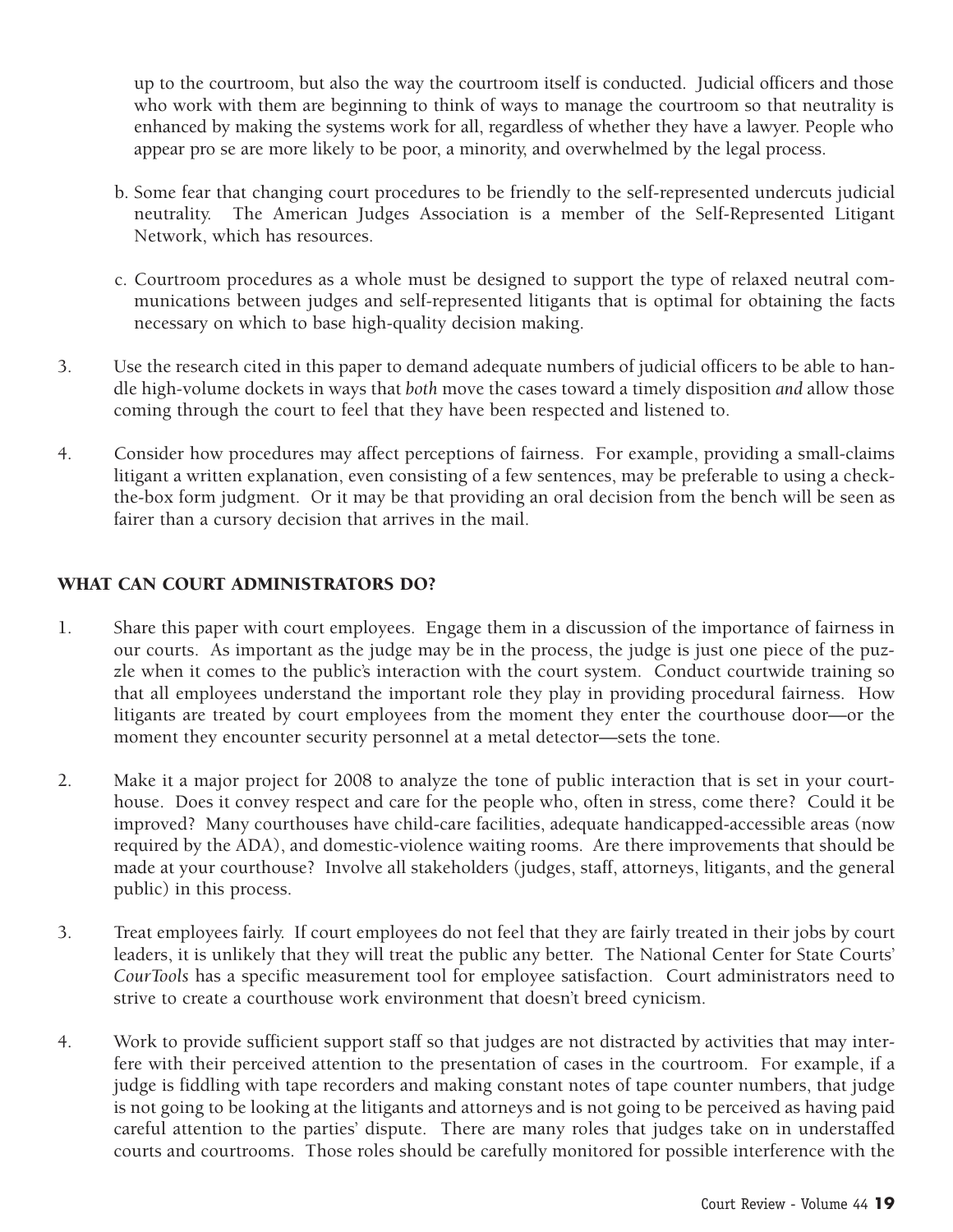judge's primary role—hearing and deciding the matter at hand in a way that clearly adheres to the requirements for a high public perception of procedural fairness. Having judges perform duties that might more appropriately be done by a clerk should especially be avoided in high-volume dockets.

5. Provide opportunities for courthouse visitors to evaluate their experience before they leave the courthouse. Doing so communicates respect and gives an opportunity for voice.

## **WHAT CAN RESEARCHERS DO?**

- 1. For more than thirty years, the social-science academic community has learned a great deal about fairness in our courts. The knowledge that they have gained, however, has too often remained within the confines of academia. The truth is that most judges don't know about the journals the research appears in and often don't easily understand the jargon. The National Science Foundation and others who fund social-justice research need to reach out to judges to develop strategies to ensure that sound academic social-science research is shared in forms that are likely to produce change within the courts—journals like *Court Review*, the quarterly journal of the American Judges Association, and judicial-education conferences are key venues for the dissemination of this information.
- 2. While there is a lot of research at the trial-court level on the issue of procedural fairness, there is little research about how the concept applies at the appellate level. This could be an important area for additional thought and research.
- 3. The American Judges Association encourages the National Highway Traffic Safety Administration to fund research specifically targeted to improving the procedural fairness of courts dealing with traffic cases.
- 4. Substantial research documents the need to have a voice in the proceedings. Usually, litigants express themselves in court through their attorneys. Researchers could attempt to determine whether it is always sufficient for the litigant to be represented by an attorney in a forum in which the litigant is present, or whether litigant satisfaction would be substantially improved by having some time in which the litigant is heard from directly. This sort of research could be done in a variety of contexts, civil and criminal.
- 5. Help to evaluate the potential consequences on perceptions of procedural fairness through pilot projects on changes in court procedure. At a minimum, changes in procedure should not reduce the sense of procedural fairness by people who come to court.

## **WHAT CAN JUDICIAL EDUCATORS DO?**

- 1. The American Judges Association encourages judicial educators to simply distribute this paper as a start. (We'll happily provide it in electronic form.) Judicial education is driven by advocacy; that is, educators try to get judges to *do* something by *telling them about* something. If judicial educators simply make good, accessible information about procedural fairness known to judges, change will begin to occur even without a call for specific action.
- 2. Judges should be formally educated on the implications of research regarding procedural issues and action steps they might take. Procedural Fairness might be developed as an intensive course of study presented by the National Judicial College. But, in addition to considering Procedural Fairness as a stand-alone subject, it also should be integrated into virtually all judicial-education subject areas.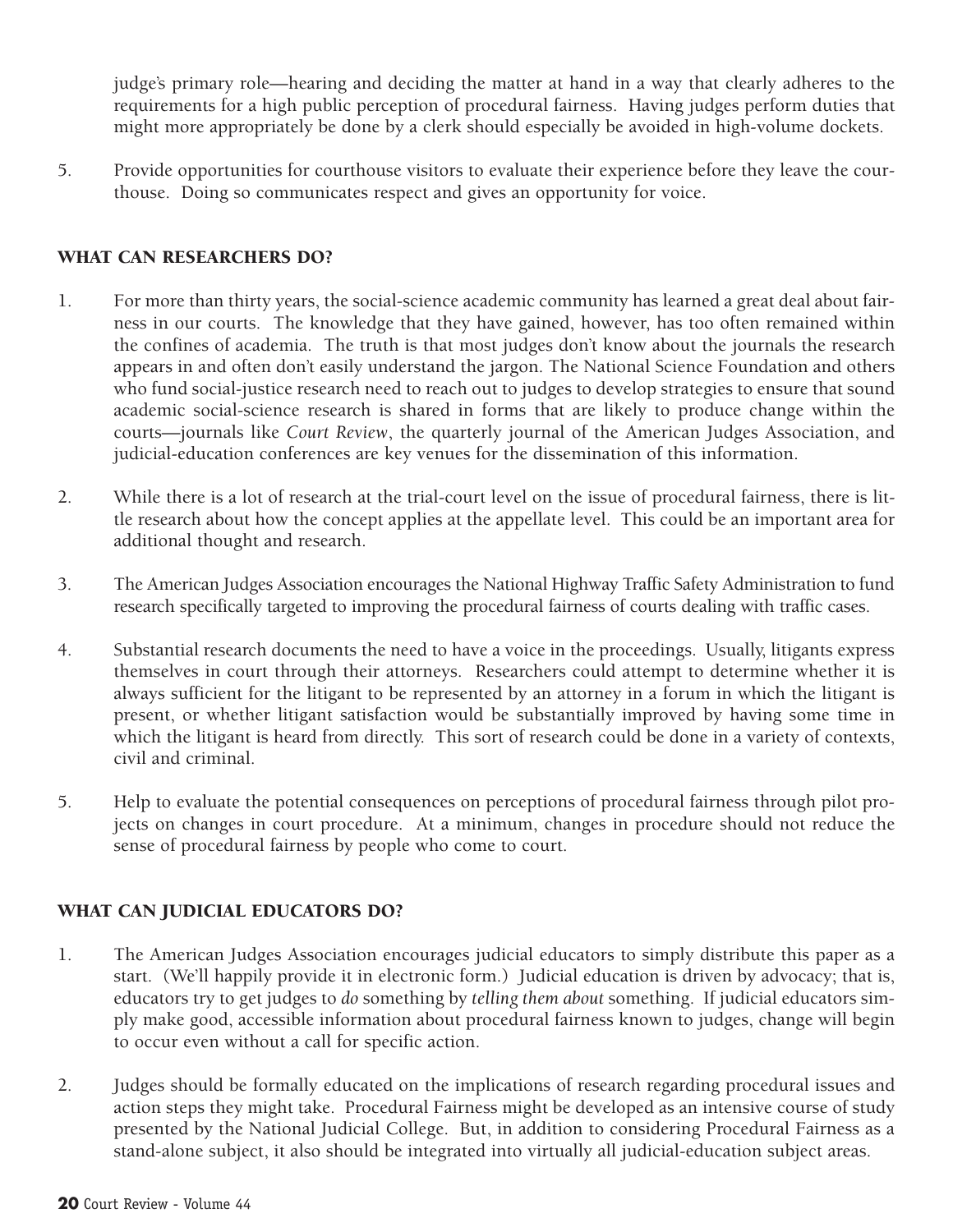- 3. Judicial education must include—for lack of a better term—"leadership" development. Programs like the Leadership Institute in Judicial Education at the University of Memphis help participating judges to understand themselves better, as well as how others learn and change. Such programs teach the role of emotions in those processes in ways that can be useful in educating others, in judging, and in life. Judges need honest feedback in a safe environment in order to build self-awareness and continue to develop as leaders in their courtrooms.
- 4. Judicial educators need to train judicial mentors. The habits and values judges adopt within the first 24 months are likely to be the ones they keep throughout their careers. Effective mentoring is a key in shaping this.

## **WHAT CAN COURT LEADERS DO?**

- 1. The American Judges Association encourages the Conference of Chief Justices to place the issue of procedural fairness in state courts on their agenda during 2008. Each state Chief Justice has enormous influence on the agenda for justice in their state. Collectively the Conference of Chief Justices can set the agenda for our nation's state courts. It may at first glance seem presumptuous for the American Judges Association to encourage the Conference to place this issue on their agenda in 2008. Many states already are deeply committed to improving the procedural fairness of their courts, and many individual Chief Justices are champions of this issue. But the performance of our courts on matters of procedural fairness has certainly not been perfected, which is why the Conference of Chief Justices should place this issue on their agenda.
- 2. Similarly, the American Judges Association encourages the Conference of State Court Administrators to place the issue of procedural fairness on their agenda during 2008. We acknowledge the leadership of COSCA in developing excellent white papers to guide future action; we have modeled our white-paper process on COSCA's excellent efforts. State-court administrators have been the traditional champions of improved case management. The new mantra of court administration should be that effective case management that also affords procedural fairness to litigants is the essence of effective court administration. Unless both goals are achieved, the system of justice will flounder.
- 3. The American Judges Association encourages courts to examine the National Center for State Courts' *CourTools*. Our goal is to have at least 100 additional courts adopt and implement the CourTool on access and fairness in 2008.
- 4. The American Judges Association invites the courts community to plan for a national conference on procedural fairness in 2009. The National Center for State Courts, the National Judicial College, the Center for Court Innovation, the Institute for the Reform of the American Legal System, Justice at Stake, and the American Judicature Society all have tried to improve the fairness of our courts. If these organizations and others were willing to partner with the American Judges Association to plan and seek funding for a national conference on procedural fairness, the issue of fairness in our courts could be advanced exponentially.
- 5. The American Judges Association encourages bar-association leaders to join with the courts to ensure greater procedural fairness in our courts. Lawyers need to be educated on the social-science research described in this paper so that all of the players within the court system can work together toward a justice system that can be respected by all.
- 6. The American Judges Association encourages the Urban Court Manager Network, working with the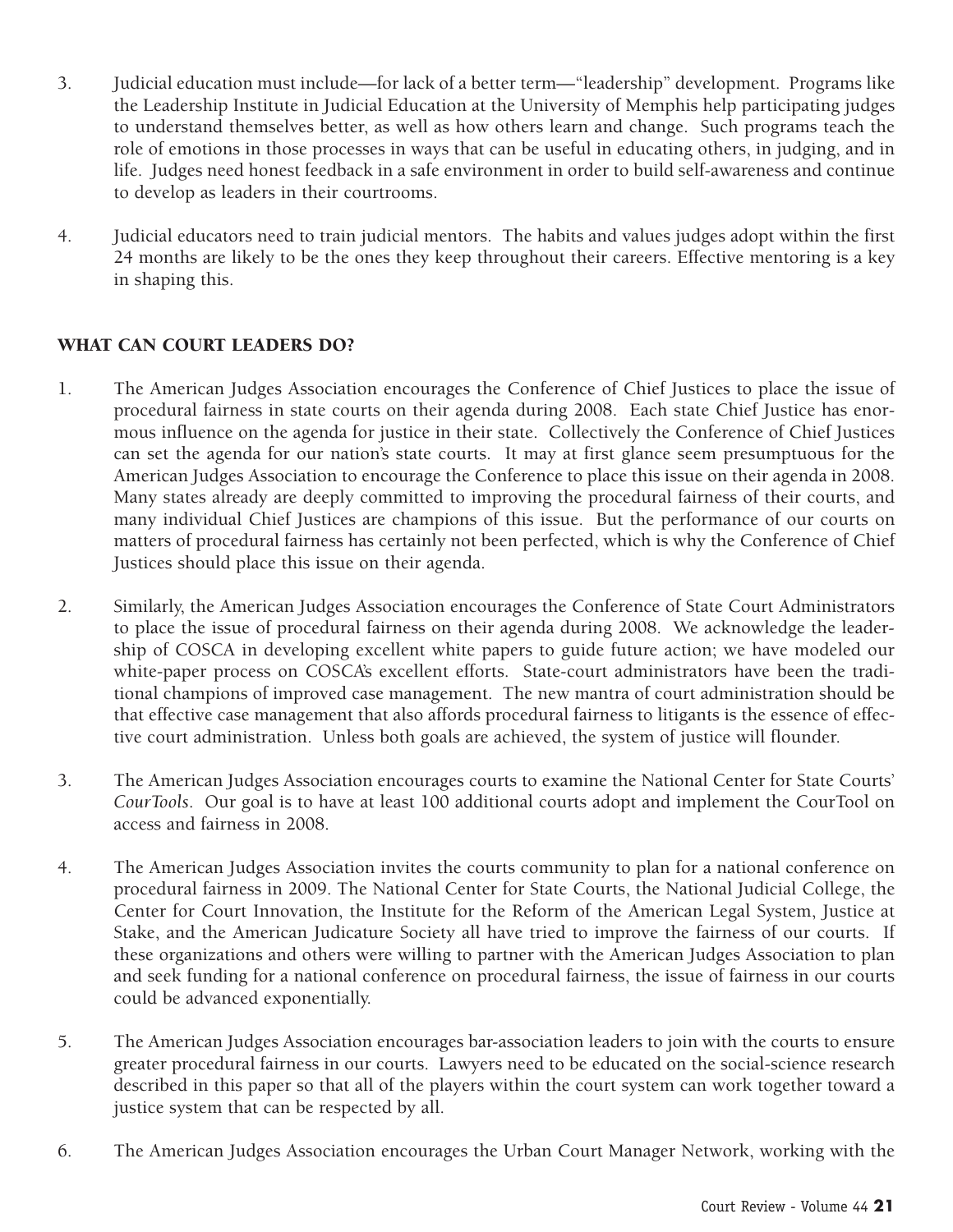Justice Management Institute and others, to examine the issue of how to improve the sense of procedural fairness for racial minorities.

7. By embracing procedural fairness, courts can embrace judicial accountability without reference to specific decisions on the merits of individual cases. Judges should be held accountable for running a courtroom in which everyone is treated with respect, has the opportunity to be heard, and receives an adequate explanation of court orders. Judges cannot avoid controversy—we must decide the cases before us. But in the face of potentially unfair criticism for specific decisions, it should be an effective defense by a judge to be able to say that the people who appear in my courtroom feel they have been treated fairly.

## **BIBLIOGRAPHY**

Jonathan D. Casper et al., *Procedural Justice in Felony Cases*, 22 LAW & SOC'Y REV. 483 (1988).

DEBORAH A. ECKBERG & MARCY R. PODKOPACZ, FAMILY COURT FAIRNESS STUDY (Fourth Jud. District Res. Division, Hennepin Co., MN.) 34-35 (2004), *available at* http://www.mncourts.gov/ documents/4/Public/Research/Family\_Court\_Fairness\_Report\_Final.doc.

DECISION RESOURCES, LTD., MINNESOTA STATE COURTS: 2006 SURVEY OF MINNESOTA RESIDENTS (2006).

M. SOMJEN FRAZER, THE IMPACT OF THE COMMUNITY COURT MODEL ON DEFENDANT PERCEPTIONS OF FAIRNESS: A CASE STUDY AT THE RED HOOK COMMUNITY JUSTICE CENTER (Center for Court Innovation 2006), *available at* http://courtinnovation.org/\_uploads/documents/ Procedural\_Fairness.pdf.

Jerald Greenberg, *Determinants of Perceived Fairness of Performance Evaluations*, 71 J. APPL. PSYCHOL. 340 (1986).

Jerald Greenberg, *Looking Fair Versus Being Fair: Managing Impressions of Organizational Justice*, *in* 12 RESEARCH IN ORGANIZATIONAL BEHAVIOR 111 (Barry M. Staw & Larry L. Cummings eds. 1990).

Jerald Greenberg & Robert Folger, *Procedural Justice, Participation, and the Fair Process Effect in Groups and Organizations*, in BASIC GROUP PROCESSES 235 (Paul B. Paulus ed., 1983).

Larry Heuer, *What's Just about the Criminal Justice System? A Psychological Perspective*, 13 J. LAW & Pol'y 209 (2005).

Larry Heuer et al., *The Generality of Procedural Justice Concerns: A Deservedness Model of Group Value and Self-interest Based Fairness Concerns*, 25 PERS. SOC. PSYCHOL. BULL. 1279 (1999).

E. Allan Lind, Ruth Kanfer & Christopher P. Early, *Voice, Control & Procedural Justice*, 59 J. PERSONALITY & SOC. PSYCHOL. 952 (1990).

E. Allan LIND & TOM R. TYLER, THE SOCIAL PSYCHOLOGY OF PROCEDURAL JUSTICE (1988).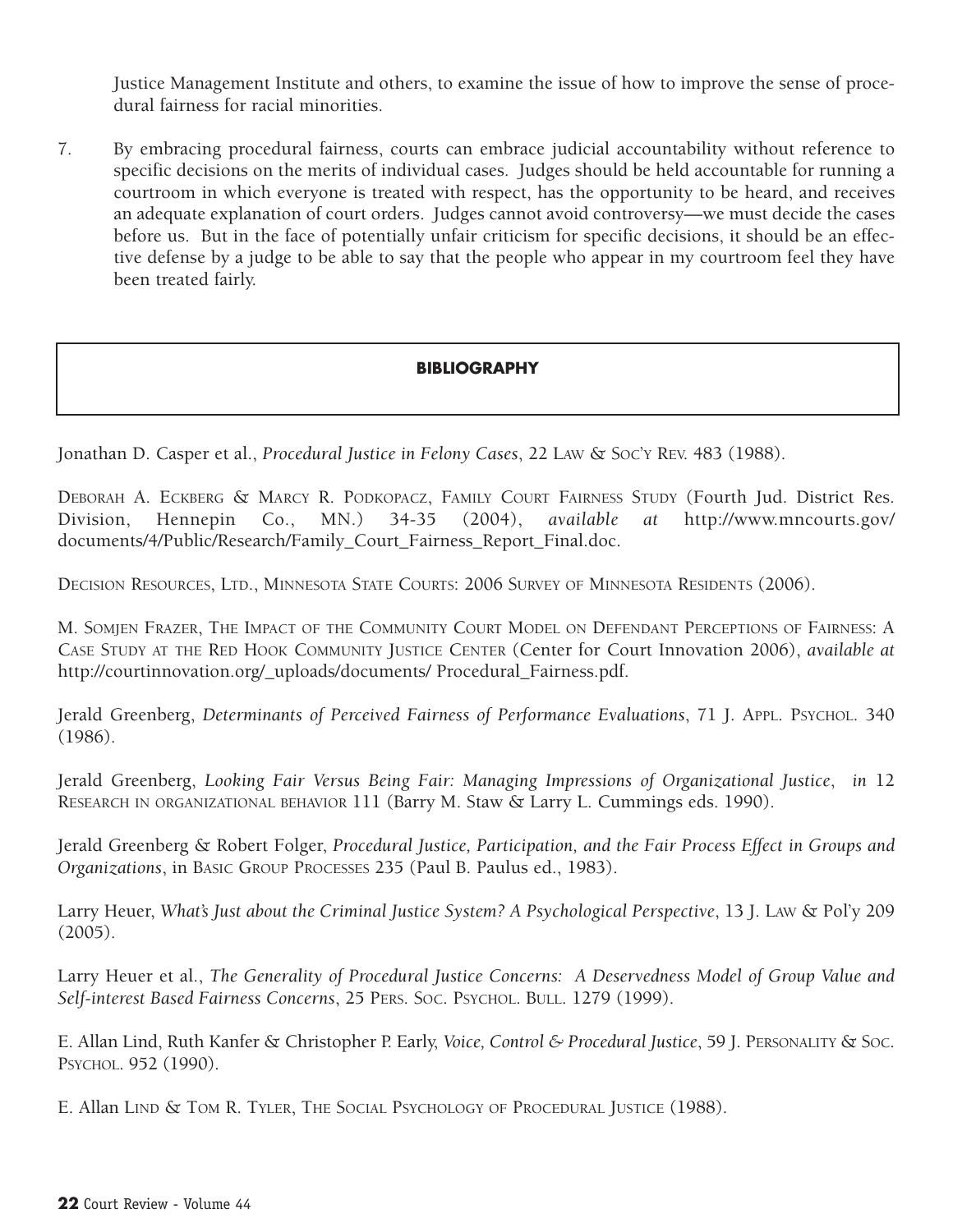Robert J. MacCoun, *Voice, Control, and Belonging: The Double-Edged Sword of Procedural Fairness*, 1 ANN. REV. L. & SOC. SCI. 171 (2005).

Raymond Paternoster et al., *Do Fair Procedures Matter? The Effect of Procedural Justice on Spouse Assault*, 31 LAW & SOC'Y REV. 169 (1997).

LAURINDA L. PORTER, NONVERBAL COMMUNICATION IN COURTROOMS AT THE HENNEPIN COUNTY GOVERNMENT CENTER: A REPORT ON OBSERVATIONS OF FOURTH JUDICIAL DISTRICT JUDGES IN MARCH AND APRIL 2001 (June 2001).

PUBLIC AGENDA & DOBLE RESEARCH, TRUST AND CONFIDENCE IN THE CALIFORNIA COURTS (2006), *available at* http://www.courtinfo.ca.gov/reference/documents/Calif\_Courts\_Book\_rev6.pdf.

DAVID B. ROTTMAN, TRUST AND CONFIDENCE IN THE CALIFORNIA COURTS (2005), *available at* http://www. courtinfo.ca.gov/reference/documents/4\_37pubtrust1.pdf.

David B. Rottman, *Adhere to Procedural Fairness Principles throughout the Justice System*, 6 CRIM. & PUB. POL'Y 835 (2007).

Jason Sunshine & Tom R. Tyler, *The Role of Procedural Justice and Legitimacy in Shaping Public Support for Policing*, 37 LAW & SOC'Y REV. 513 (2003).

JOHN THIBAUT & LAURENS WALKER, PROCEDURAL JUSTICE: A PSYCHOLOGICAL ANALYSIS (1975).

Tom R. Tyler, *Conditions Leading to Value Expressive Effects in Judgments of Procedural Justice: A Test of Four Models*, 52 J. PERSONALITY & SOC. PSYCHOL. 333 (1987).

Tom R. Tyler, *Governing Amid Diversity: Can Fair Decision-Making Procedures Bridge Competing Public Interests and Values?*, 28 LAW & SOC'Y REV. 701 (1994).

Tom R. Tyler, *Legitimacy and Legitimation,* 57 ANN. REV. PSYCHOL. 375 (2006).

Tom R. Tyler, *Multiculturalism and the Willingness of Citizens to Defer to Law and Legal Authorities, 25 Law &* SOC. INQUIRY 983 (2000).

Tom R. Tyler, *Psychological Models of the Justice Motive: Antecedents of Distributive and Procedural Justice,* 67 J. PERS. SOC. PSYCHOL. 850 (1994).

Tom R. Tyler, *Public Trust and Confidence in Legal Authorities: What Do Majority and Minority Group Members Want from Law and Legal Authorities?*, 19 BEHAV. SCI. & L. 215 (2001).

Tom R. Tyler, *The Quality of Dispute Resolution Procedures and Outcomes: Measurement Problems and Possibilities,* 66 DEN. U. L. REV. 419 (1989).

Tom R. Tyler, *The Relationship of the Outcome and Procedural Fairness: How Does Knowing the Outcome Influence Judgments about the Procedure?*, 9 SOC. JUSTICE RES. 311 (1996).

Tom R. Tyler, *What Do They Expect? New Findings Confirm the Precepts of Procedural Fairness*, CALIF. CTS. REV., Winter 2006, at 22.

TOM R. TYLER, WHY PEOPLE OBEY THE LAW (2006).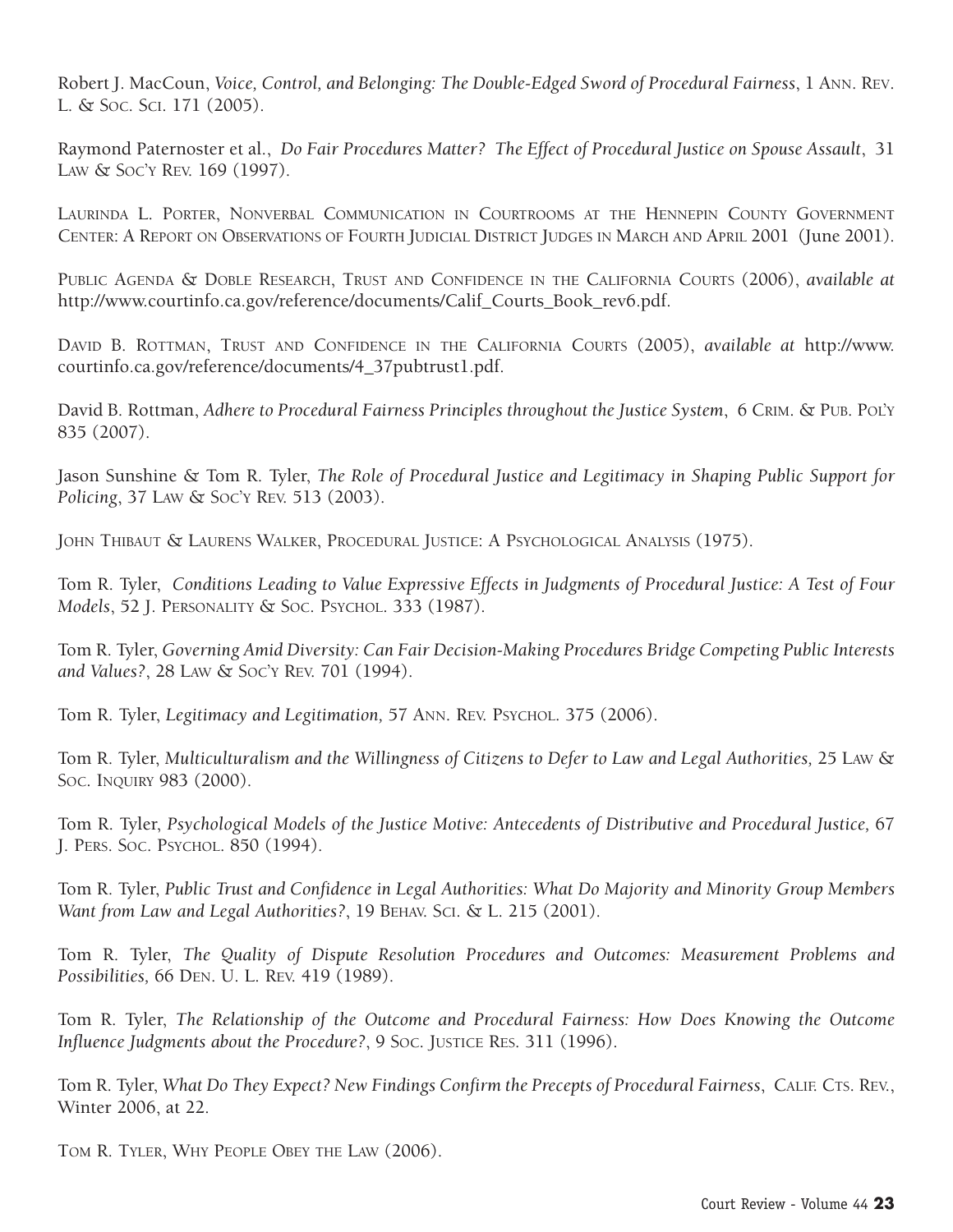TOM R. TYLER ET AL., SOCIAL JUSTICE IN A DIVERSE SOCIETY (1997).

Tom R. Tyler et al., *Reintegrative Shaming, Procedural Justice, and Recidivism: The Engagement of Offenders' Psychological Mechanisms in the Canberra RISE Drinking-and-Driving Experiment,* 41 LAW & SOC'Y REV 553 (2007).

Kees Van den Bos et al., *Evaluating Outcomes by Means of the Fair Process Effect: Evidence for Different Processes in Fairness and Satisfaction Judgments*, 74 JOURNAL OF PERSONALITY & SOC. PSYCHOL. 1493 (1998).

Kees Van den Bos et al., *Sometimes Unfair Procedures Have Nice Aspects: On the Psychology of the Fair Process Effect*, 77 J. PERSONALITY & SOC. PSYCHOL. 324 (1999).

## **ABOUT THE AUTHORS**



**Kevin Burke** has been a district judge in Hennepin County, Minnesota, since 1984. He served as chair of the AJA's White Paper Committee in 2006-2007; he is also a member of the AJA's Board of Governors. He has been elected to four terms as chief judge and three terms as assistant chief judge of the Hennepin County District Court, which has 61 judges and more than 750,000 annual case filings.

Burke received the William H. Rehnquist Award from the National Center for State Courts in 2003; the Rehnquist Award is presented annually to a state judge who meets the highest level of judicial excellence, integrity, fairness, and professional ethics. Among his many other awards, *Governing* magazine named him the Public Official of the Year in 2004; the Minnesota Chapter of the American Board of Trial Advocates named him the trial judge of the year in 2005; and the magazine *Law & Politics* named him one of the 100 most influential lawyers in the history of Minnesota. Burke is a past chair of the Minnesota State Board of Public Defense and was a leader in efforts to improve and expand the state's public defender system.

Burke teaches at the University of Minnesota and University of St. Thomas law schools. He has been a speaker in many states, as well as in Canada, Mexico, China, India, and Ireland regarding improvement in judicial administration and court leadership.



**Steve Leben** is a judge on the Kansas Court of Appeals, which he joined in June 2007 after nearly 14 years as a general-jurisdiction trial judge in Johnson County, Kansas. He served as president of the American Judges Association in 2006-2007 and has served on the AJA's Board of Governors since 1999 and its Executive Committee since 2002.

Leben received the Distinguished Service Award from the National Center for State Courts in 2003, one of two trial judges recognized that year for contributions nationally to the adminis-

tration of justice. He has served as the editor of *Court Review*, the journal of the American Judges Association, since 1998.

Leben has presented lectures to lawyers in Kansas and at national and international conferences. He has taught a course on statutory interpretation to law students at both the University of Kansas and University of Missouri-Kansas City law schools. He has published 13 law-review articles in the areas of evidence, civil procedure, ethics, and jurisprudence and is the editor of a multivolume practice manual on Kansas family law.